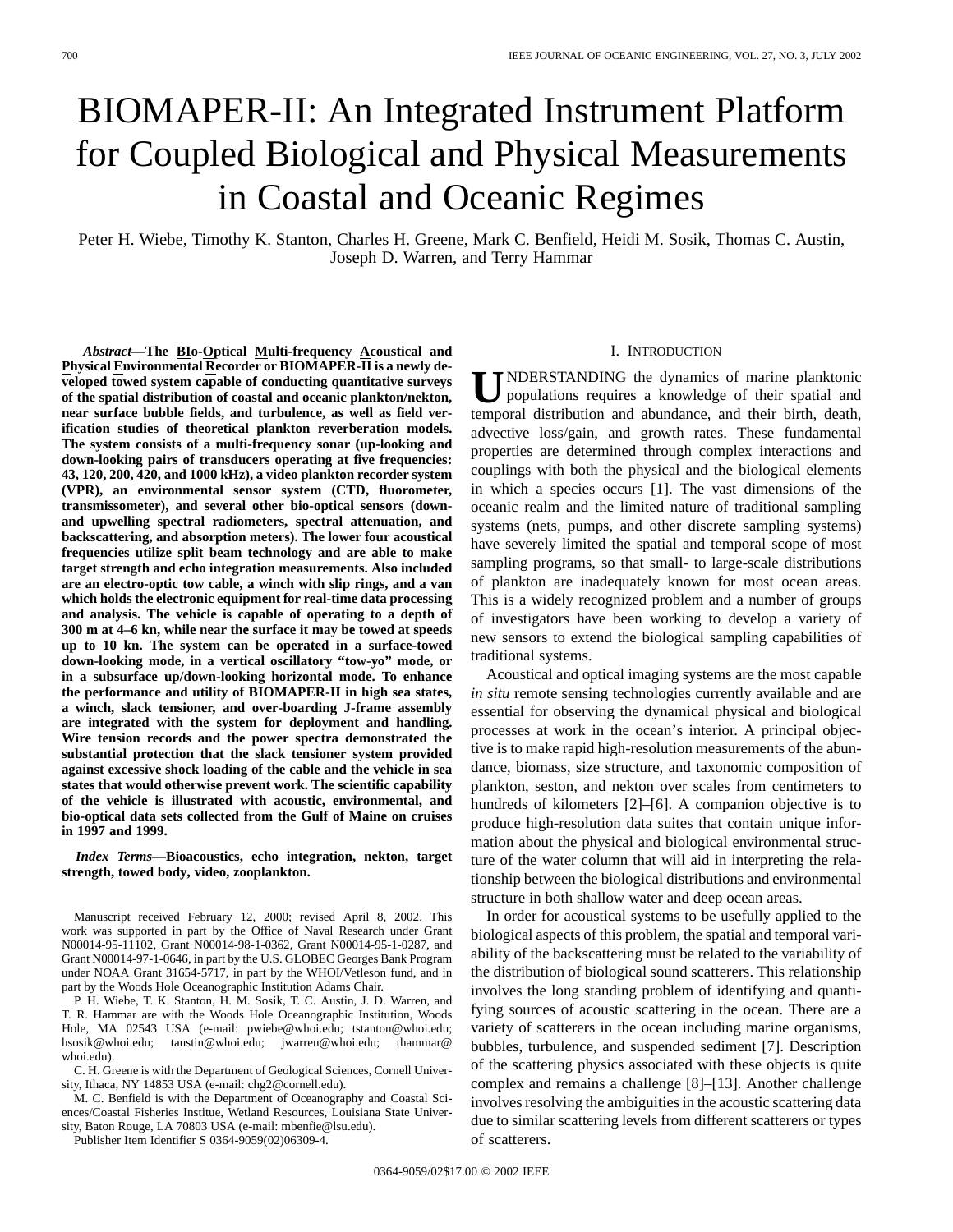

#### Ecological assessment from towed instrumentation.

Fig. 1. The integrated collection of acoustic, optical, and environmental data, and the processing and analysis needed to develop an understanding of the coupling between animal distributions and their environment (modified from [7]).

There are various approaches toward reducing the ambiguities in the acoustic data. One approach includes the coupled use of acoustic and optical systems. By integrating these two types of sensors, the optical data can be used to "ground truth" the acoustic data. It is important that the sensors be co-located. A second approach employs multifrequency acoustic sensors. Through the use of multiple acoustic frequencies, there are in essence, more channels of acoustic information. Since the acoustic scattering properties of finite objects are a function of frequency and those functional dependencies vary between types of scatterers, it is advantageous for the acoustic system to span a substantial range in frequencies. Finally, the simultaneous collection of hydrographic and other bio-optical data provides essential information about the environment to interpret the patterns of distribution and abundance produced by the acoustic/optical system (Fig. 1). In addition, in the cases where the physical properties of the water, such as turbulence, also scatter sound, these data can help identify the sources of scattering and further reduce the ambiguities.

One approach toward simultaneous collection of a diverse set of data involves use of a tethered sensor system. Tethered sensor systems are part of a broad class of systems that have very powerful capabilities for sampling various aspects of the ocean. The tether can serve to deploy the system, provide electrical power, and allow data transfer between the ship and vehicle. The cable may contain both electrical conductors for powering the vehicle's sensors as well as optical fibers for high-speed two-way data communication. Because of the typically high strength of the tow cable, high-power delivery ability of the conductors, and high data rate capabilities of optical fibers, tethered sensor systems can have a diverse suite of sensors permitting dense sampling of a correspondingly diverse array of quantities. The potentially large number of sensors and high data rate capability of the system permits the data sets from the various sensors to be co-located—a very desirable scenario.

The objective of this paper is to describe a tethered sensor system for the simultaneous collection of acoustical, optical, and various environmental properties of the ocean. This system, the **BIo-Optical Multi-frequency Acoustical** and Physical Environmental Recorder (BIOMAPER-II) is a sophisticated towed survey system developed specifically to conduct high-speed, large-area surveys of zooplankton and environmental property distributions. The system represents an advancement through the integration of the acoustic, optical, and environmental sensors. In addition to allowing all data to be co-located, the integration permits ground truthing of the acoustic data so that the sources of sound scattering can be identified, quantified, and differentiated. This platform can help solve some of the long standing issues of identifying sources of scattering in the ocean.

In addition to the description of the vehicle, we also present details of the associated handling/motion-compensation system that permits use of BIOMAPER-II to survey zooplankton and environmental variables in high sea conditions. A suite of data collected by BIOMAPER-II is used to illustrate the use of the system as a survey tool.

#### II. DESCRIPTION OF THE SYSTEM

The BIOMAPER-II system consists of three main subassemblies: 1) the vehicle; 2) the control van; and 3) the tow cable, winch, and tow frame/handling system (Figs. 2–8). BIOMAPER-II is a significant extension over an early prototype, BIOMAPER, which consisted only of a vehicle, tow cable, smaller winch, and a small subset of the sensors described below [7]. The primary vehicle sensors of BIOMAPER-II are the Acoustic Backscatter Sonar System (ABSS), Video Plankton Recorder (VPR), and the Environmental Sensor System (ESS). The ABSS was built by Hydroacoustics Technology Inc., Seattle, WA (HTI) and the VPR and ESS were supplied by SeaScan Inc., Falmouth, MA. Integration of the diverse complementary sensors allows realization of the goal of complete ecological assessment (Fig. 1). The entire system is self-contained, so that it may be operated off of ships of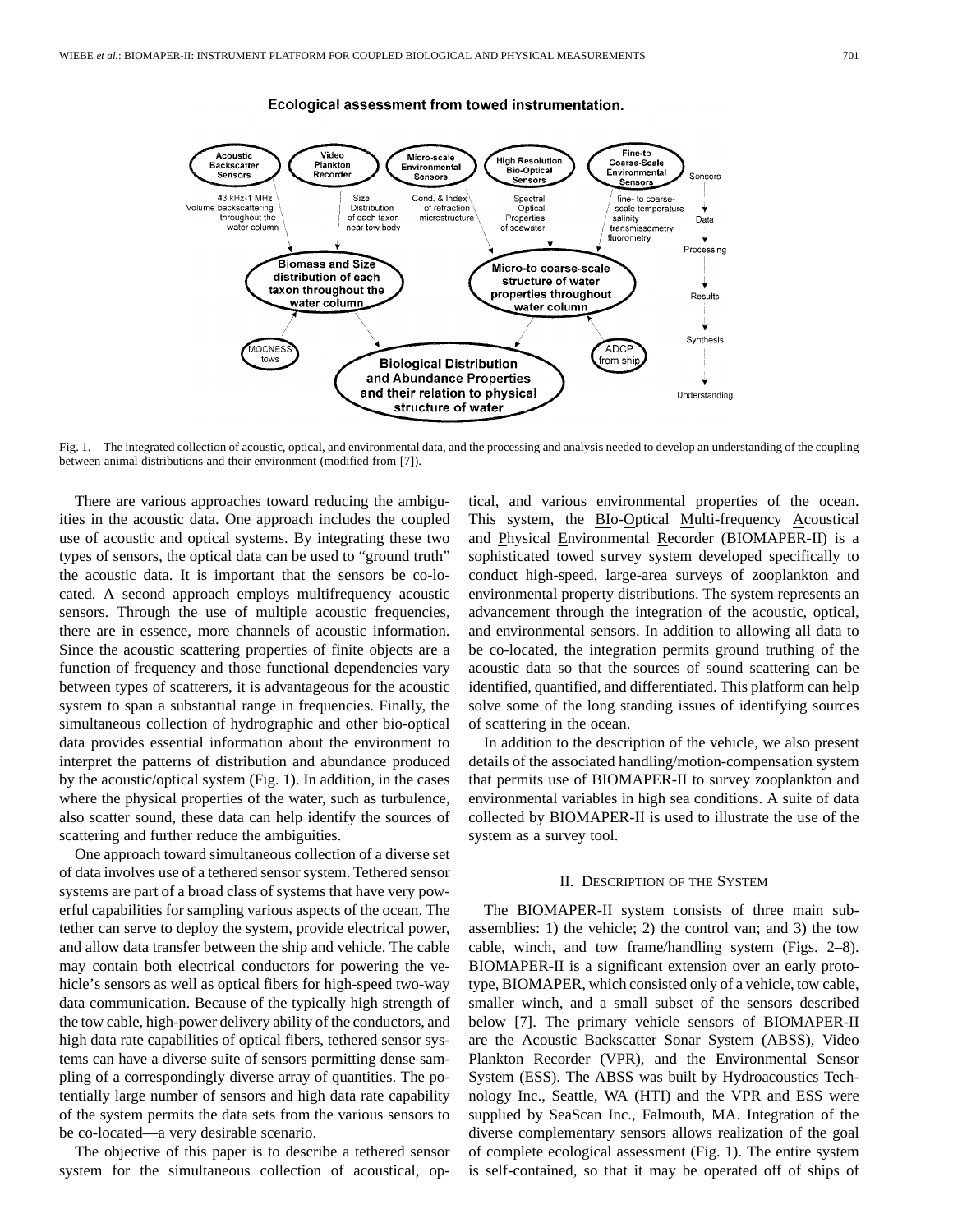

Fig. 2. Conceptual drawing of the BIOMAPER-II vehicle integrated with a tow cable, winch/handling system, control van, and ship.

opportunity, with electrical power being the only ship-supplied requirement. All data acquisition and processing surface consoles are installed in the BIOMAPER-II Control Van.

The overall design philosophy of the system is to provide for a moderate cost assembly with high reliability and ease of maintenance and modification at sea. This philosophy was realized through the use of many commercially available components.

#### *A. The Vehicle*

The structure of the BIOMAPER-II tow body is similar to that of the proto-type BIOMAPER [7]. The vehicle is a free-flooded open-frame architecture with an outer skin in the form of easily removable flat plastic panels (Fig. 3). It weighs approximately 2000 lb in air and 1200 lb in water, has a length of 3.78 m, a height of 0.85 m for the main framework, a height of 1.19 m to the top of the VPR framework, and an overall height of 2.0 m to the top of the towing bail. The body is 0.55 m wide at the nose (not including the side rails which add 0.22 m overall) and is 0.27 m wide at 0.6 m in front of the tail. The frame is made of welded aluminum angles in an open box-type shape that allows for simple installation of and access to instruments and wiring. For pitch stability, most of the dead-weight is located near the bottom of the vehicle just forward of the towing bail. A shock mount is installed in front of the vehicle for protection during launch and recovery. In addition, 19-mm stainless steel round stock was used to form side rails that act as side fenders and provide access points for handling lines.

The frame (Fig. 3) has four "bays" which are described as follows.

*1) Nose Bay#1:* Located at the very front of the vehicle is a fiber glass shell with aluminum reinforcing struts that is hinged on one side to the main body of the vehicle and bolted on the other. Unbolting the shell allows it to swing forward providing access to the nose itself, and to the forward end of Bay #2 where all the ABSS and telemetry connectors are located.

*2) Bay #2:* Located between the nose and the tow point, this is where the large electronics bottles and the oil-filled junctionbox(s) are located.

*a) Telemetry/power bottle :* This aluminum pressure case contains all the dc/dc converters for generating the various system power supplies from the dc tether voltage. The dc tether voltage is 300 V dc, with no load, and will drop to 200 V dc with a maximum load of 2 kw in the vehicle (based on 1 km of 0.68-in Rochester cable). At this time, the load is less than 500 W, thus there is a good reserve of power available for future additions to the sensor load.

The telemetry/power pressure case also contains the video and data telemetry interfaces to the fiber-optic tow cable. Two channels of video are supported using the Force, Inc. model 2768T fiber-optic video modulators; two cameras are currently being used in the Antarctic surveys.

Data telemetry is ethernet only via a TC Communications model TC3100 ethernet single mode fiber optic transceiver. This converts ethernet onto two optical fibers operating at 1300 nm wavelength for uplink and 1550 nm wavelength for downlink. This allows both directions of ethernet to be mixed onto a single fiber with wave division multiplexing. A twisted pair MAU (media adapter unit) with four or eight ports is attached to the fiber-optic transceiver. This allows multiple ethernet devices in the vehicle to share the network. At this time there are four ethernet devices: the ABSS, the vehicle control computer (a PC-104 computer stack in the telemetry/power bottle), and two bio-optical acquisition systems. The vehicle control computer provides control I/O for various vehicle functions such as power switches, voltage and current monitors, ground fault detection, and water leak detectors. In addition, it serves as a pass-through for the serial interface for the ESS system. A Serial Ascii Interface Loop (SAIL) to RS-232 converter is included for the ESS interface. The power/telemetry bottle also contains a Lantronix Micro Serial Server (model MSS100). This server allows any serial device to be connected to the TCP/IP network. Microsoft Windows-based software on a shipboard computer redirects a local serial port to the remote MSS100 enabling normal serial communication with the underwater sensor.

*b) ABSS electronics bottle:* The ABSS electronics are housed in a large titanium pressure case of approximately 40.6 cm (16 in) OD by 50.8 cm (20 in) long. The ABSS consists of the acoustic transducer transmit and receive electronics for up to six frequency channels, and the case provides bulkhead connectors on its front end cap for two transducers per channel. There is also a power/data connector for control in, data out, power in, external trigger in, and sea water switch leads. An oil-filled cable and connector mates to the power/data connector, and routes to the oil-filled junction-box through a hose barb (this is an XSL type connector for oil-filled applications). All the transducer cables go directly to their respective transducers. This connector end-cap is immediately accessible by simply opening the vehicle nose cone. Two probes are mounted on the front top of Bay#2 as penetrators to sense submergence in sea water. This is a safety interlock to prevent the ABSS from transmitting in air.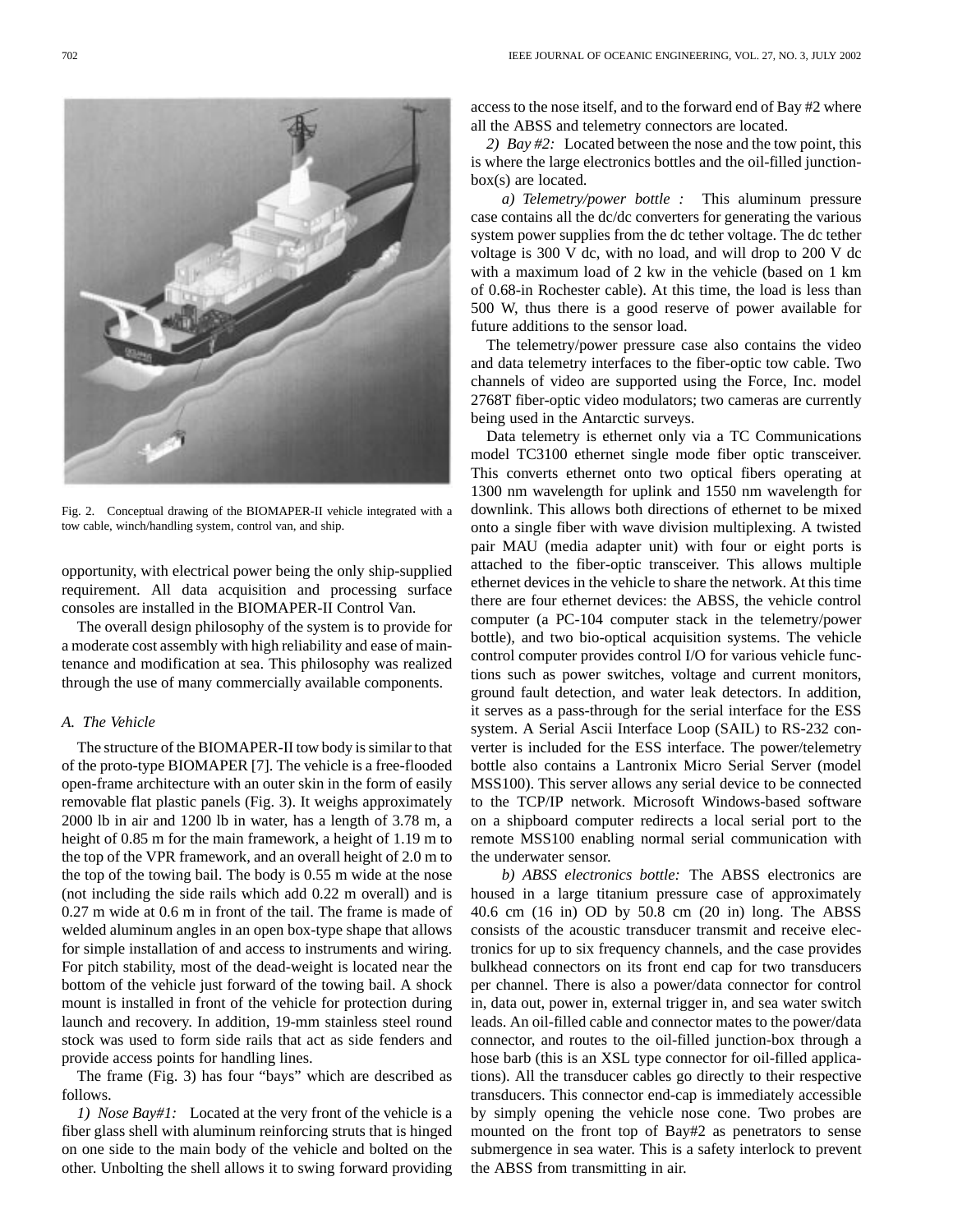

Fig. 3. Schematic drawing of BIOMAPER-II with the skins removed. Nose bay #1 not showing. A schematic drawing also illustrates the cross-sectional structure of the BIOMAPER-II tow cable.

*c) Oil-filled junction box:* There is a single shallow oilfilled box located on the side of this bay, with an aluminum cover. Power comes in through the tether as dc, and routes directly to the telemetry/power bottle for distribution. This junction box consists of terminal strips for the tether and for all of the frame wiring between the telemetry/power bottle and the sensor systems. It also contains three ST type fiber-optic couplers mounted on a bulkhead inside the box to allow for easy attachment and removal of the tether. From the junction-box, there are three discrete D. G. O'Brien (DGO) "steelite" pigtail connectors which mate to three DGO single-mode fiber-optic bulkhead connectors on the telemetry/power bottle front end-cap. A compensation bladder is mounted below the box in Bay#3 on a quick disconnect oil fitting to provide pressure compensation to the oil-filled system, and to act as a sump for water to fall into in the event that there is a leak in the box cover or stuffing glands. An oil-filled hose routes from the box to a multi-pin connector to plug into the telemetry/power bottle.

*d) VPR hardware:* The cameras and strobe are mounted above the top surface of Bay #2 in front of the towing bail, so that the video images are taken in undisturbed water. The cameras and strobe housings are attached to a framework, made from a solid stainless steel rod that protects these parts during launch and recovery without disturbing the water in the field of view of the VPR camera. VPR video signals route through the oil-filled junction-box to the telemetry/power bottle. Power and control command interfaces come from the ESS system in Bay #3.

*3) Bay #3:* Located in the center of the vehicle between the tow point and the tail are all of the ABSS transducers except one. There are ten transducers, five looking up and five looking down. The frequencies used are 43, 120, 200, 420, and 1000 kHz. The down-looking transducers are arranged with the 43 kHz at the forward end of the bay, followed by the

120 kHz, then the remaining three at the aft end of the bay. The up-looking ones are arranged so that the 120 (located in Bay#4) and 43 kHz transducers are furthest aft and the higher frequencies are forward. All cables are routed forward to the ABSS electronics bottle connector end cap. The ESS electronic bottles, a 12.5 kHz transponder, and the ac-9 optical sensors (see description below) are also mounted in Bay#3.

*4) Bay #4:* This is the aft-most bay, and includes the tapered section at the tail. This bay serves as the location for all of the ESS sensors. The ESS system connects to the telemetry bottle for power and SAIL connections. The SAIL interface is converted to RS-232 and fed into the telemetry PC-104 computer for transmission to the surface over the ethernet. Since the VPR electronics in Bay#4 is essentially an ESS module, cables route from this bay to the hardware mounted above Bay #2 for the VPR power and data control link. The HydroScat-6 optical backscattering sensor is also mounted down-looking in this bay. Spectral radiometers are mounted on top of the tail fin over Bay#4 (downwelling irradiance) and on an aluminum frame extending aft from the end of the vehicle (upwelling radiance).

*5) Vehicle Deployment Modes:* A versatile winch allows the system to be towed in several modes: fixed depth, tow-yo, or a hybrid of the two (Fig. 4). Certainly the simplest and most common mode of deployment is the one involving fixed depths. In this mode, the direct sampling devices, such as the optical sensors, are only sampling at a constant depth while the acoustical sensors are sensing the water at depths above and below the vehicle extending for the two lower acoustic frequencies out 200 m. For cases in which direct sampling of the entire water column is desired as well as sampling with the shorter range higher frequency acoustic transducers, tow-yoing is performed. Here, the depth of the vehicle is constantly changed (either positively or negatively) so that the system undulates up and down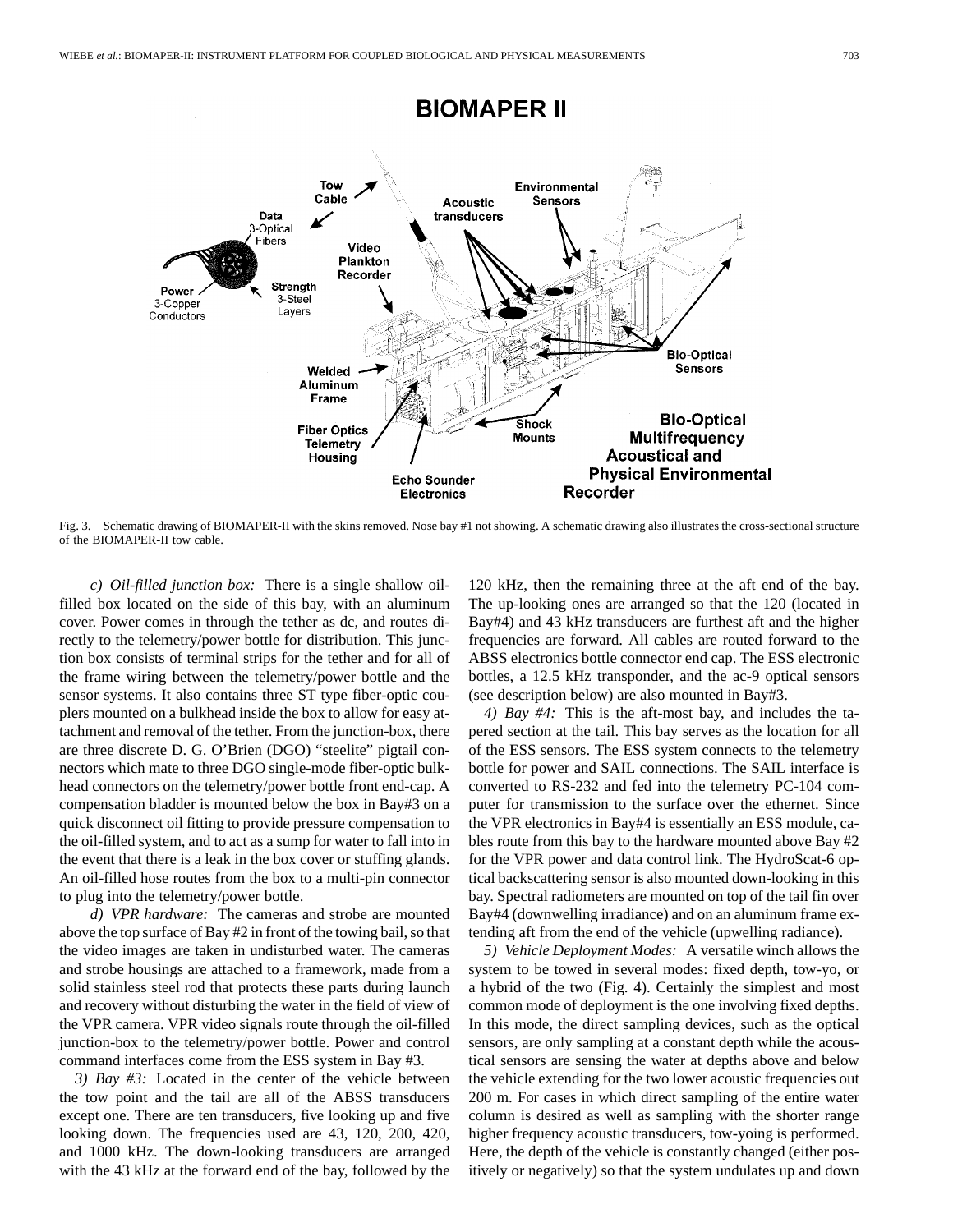

Fig. 4. Schematic drawing of vehicle deployment modes.

throughout the desired portion of the water column. Although it may be desired to tow-yo constantly, there may be practical limitations imposed by highly irregular bathymetry, high sea states, or surface ice fields. In that case, a hybrid approach may be used where most of the transect is performed at constant depth and a small subset of the transect involves an undulating path.

# *B. The Sensor Systems*

The vehicle contains a wide range of acoustical, optical, and environmental sensors.

*1) The Acoustic Backscattering Sonar System (ABSS):* The high-frequency acoustics system in BIOMAPER-II is housed in a titanium pressure vessel containing most of the electronics and a combination of distributed and centralized processing units. The underwater housing contains all of the signal processing hardware associated with the Acoustic Backscattering Sonar System (ABSS). A large end cap contains an array of 12 transducer connectors. Inside, these connections are routed to a multiplexor board that selects which of the (up to) 12 transducers is to be currently active. The multiplexor connects the active transducer to one of six dedicated frequency receiver channels. Four of the receiver channels are dedicated to split-beam transducers, and the last two channels are for high-frequency (1 MHz and an optional 2 MHz), single-beam transducers. Each receiver board includes a multi-channel time varying gain (TVG), bandpass filtering, quadrature demodulation, and 12-bit analog-to-digital (A/D) conversion of the baseband signal. Once the signal has been digitized, all further filtering and echo processing is performed by distributed digital signal processors (DSPs) for such functions as matched filtering, echo-integration, target detection, and target tracking. There are two transmitter boards required, one to cover the low-frequency range of 43–200 kHz and a second to cover the high-frequency range of 420 kHz–2 MHz. The transmit signal is routed through the multiplexor board to the selected transducer connector. A local PC-104 micro-computer formats the acquired data for transmission to the surface, and also receives commands and new firmware downloads from the surface console, via a 10 Base-T ethernet connection.

Both the transmitter and receiver processing are under DSP control. The standard firmware and control software includes operator selection of frequency, pulse length, and chirp options, allowing the user to take full advantage of the available transducer bandwidth to improve the signal-to-noise ratio (SNR) at the receiver output. The ABSS has a maximum of 1440 depth bins that can be allocated amongst the 10 transducers for each duty cycle. Currently there are 800 allocated for the 43- and 120-kHz frequencies (each transducer has 200 depth bins), 300 allocated for the 200-kHz frequency (150 depth bins for each transducer), 200 for the 420 kHz frequency (100 depth bins for each transducer), and 70 for the 1000-kHz frequency (35 depth bins for each transducer). In the Gulf of Maine surveys, all depth bins were 1 m, but for work in the Antarctic, the 43- and 120-kHz depth bins were 1.5 m.

The surface control console, a Pentium-based PC running HTI system control and processing software, is connected onto the ethernet communications link to the subsea vehicle, allowing it to send commands and receive data from the ABSS. A Microsoft Windows-based program allows full control of multiplexor sequencing and ping rates, as well as providing multi-window color displays for echo-integration data, target tracking, and target-strength statistics. Data may be logged locally to the PC hard drive or remotely to another network drive for global access.

Calibration of the acoustic system has been done periodically by HTI, Inc., at their test facility in Seattle, WA (Table I). Standard target calibration spheres have also been used before or after a cruise as a check on the facility calibration [14]).

*2) The Environmental Sensing System (ESS):* The ESS consists of temperature and conductivity sensors (SeaBird, Inc.), a SeaBird pump, a fluorometer (WetLabs, Inc.), a transmissometer (SeaTech, Inc.), and a downwelling irradiance sensor. The conductivity, temperature, fluorometer, and pump are connected in series with tygon tubing and the pump draws water past these sensors. Data are gathered on the SAIL at selectable speeds ranging from 0.25 to 4 Hz. The surface control console is a PC running a Microsoft Visual Basic system control and processing software program.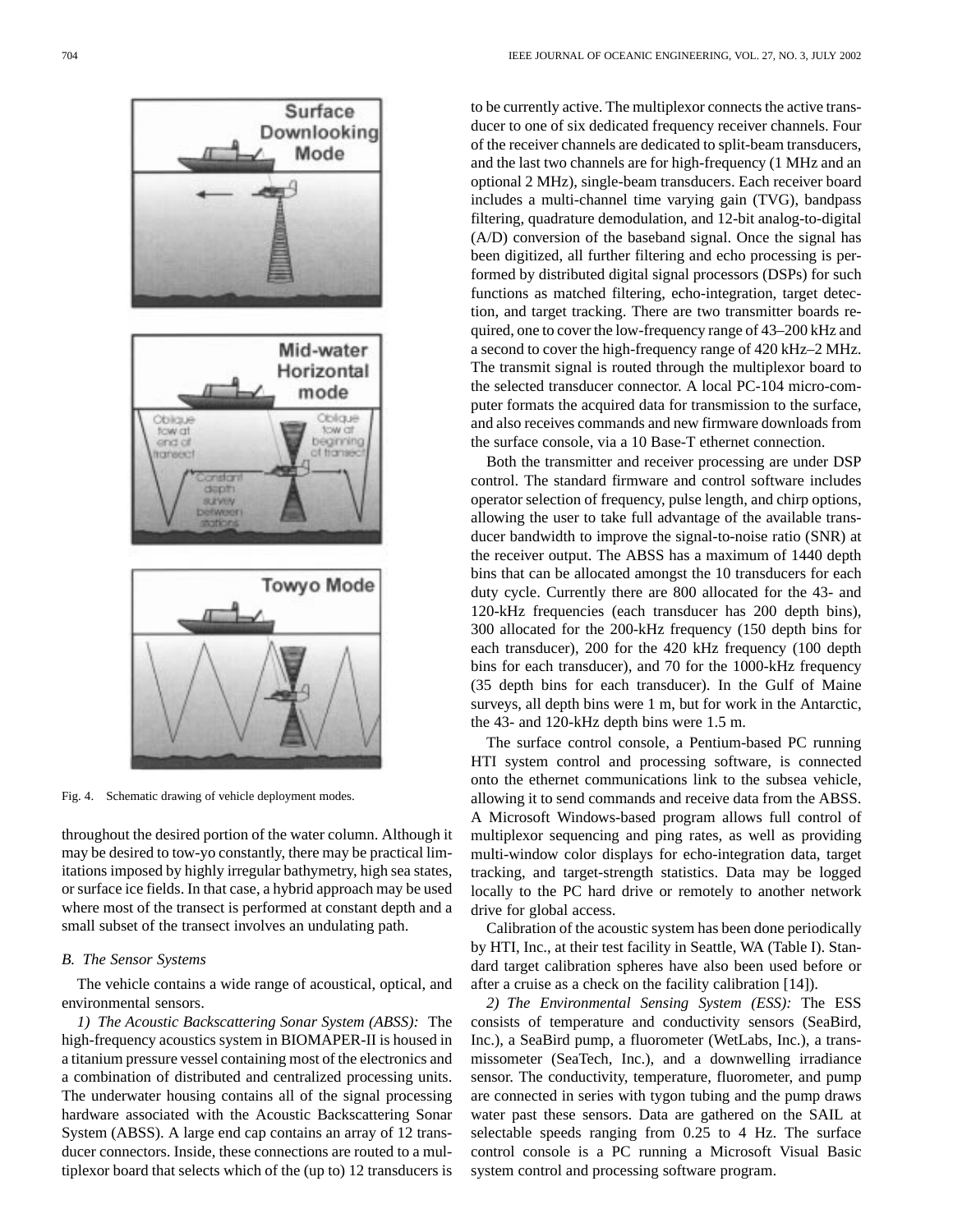TABLE I THE HTI MODEL 344 ECHO-SOUNDER CHARACTERISTICS AND CALIBRATION DATA USED IN THIS STUDY. THE SYSTEM WAS OPERATED ON ALL

FIVE FREQUENCIES WITH TEN CHANNELS

| Frequency | -3dB Transducer   | Maximum Transmit         | Receive                 |  |
|-----------|-------------------|--------------------------|-------------------------|--|
| (kHz)     | Nominal Beamwidth | Power                    | Sensitivity<br>$(dB)$ † |  |
|           | (degrees)         | Source Level             |                         |  |
|           |                   | $(dB)*$                  |                         |  |
|           |                   | Down-Looking Transducers |                         |  |
| 43        | 6                 | 224.32                   | $-132.91$               |  |
| 120       | 3                 | 229.44                   | $-141.97$               |  |
| 200       | 3                 | 227.53                   | $-149.35$               |  |
| 420       | 3                 | 222.12                   | $-148.69$               |  |
| 1000      | 3                 | 217.9                    | $-161.65$               |  |
|           |                   | Up-Looking Transducers   |                         |  |
| 43        | 6                 | 223.07                   | $-133.18$               |  |
| 3<br>120  |                   | 226.94                   | $-146.4$                |  |
| 200       | 3                 | 227.22<br>$-149.25$      |                         |  |
| 420       | 3                 | 221.5                    | $-149.01$               |  |
| 1000      | 3                 | 217.9                    | $-164.07$               |  |

\* re: 1µPa at 1 m † re: 1V/uPa

*3) The Video Plankton Recorder (VPR):* The VPR (Sea Scan, Inc.) is a high-resolution video camera imaging system designed to unobtrusively quantify the distribution and abundance of zooplankton and bubbles encountered along the tow path at 60 fields per second [15]. The VPR has an adjustable viewing volume that is currently set to approximately  $6 \text{ cm}^3$ . Illumination is provided by a collimated 80-W xenon strobe which incorporates a parabolic reflector. Dark-field illumination is provided by the oblique angle between the camera and strobe. The high resolution of the camera (570 horizontal  $\times$ 485 vertical TV lines) and short ( $\approx$ 1  $\mu$ s) pulse duration of the strobe permits detailed imagery of target organisms moving in relation to the camera. The resolution of the images depends on the dimension of the field of view, water clarity, and the optical properties of the targets, however, given typical pixel dimensions of 30  $\mu$ m, the system is capable of resolving objects down to 75–100  $\mu$ m. The video data are transmitted to a VCR and recorded on SVHS tape for postprocessing on most cruises, although real-time processing has been done recently [16].

*4) Other Bio-Optical Sensors:* The other bio-optical sensors include two ac-9 dual-path spectral absorption and attenuation meters (WetLabs, Inc.), a spectral downwelling irradiance sensor (OCI-200 series, Satlantic, Inc.), a spectral upwelling radiance sensor (OCR-200 series, Satlantic, Inc.), and more recently a HydroScat-6 optical backscattering sensor (HobiLabs, Inc.). One of the ac-9s measures whole-water properties and the other, configured with an in-line  $0.2$ - $\mu$ m water filter, measures absorption by dissolved material. The instruments are configured with matching wavelength bands selected to cover the visible spectrum and to reflect those on the SeaWiFS ocean color sensor [ac-9s: 412, 440, 488, 510, 532, 555, 650, 676, 715 nm; radiometers: 412, 443, 490, 510, 555, 665, 683 nm]. The data acquisition system for the ac-9s and radiometers is based on a subsurface PC-104 and includes



Fig. 5. Interior of the control van during a BIOMAPER-II survey in the Gulf of Maine—Peter Wiebe (facing camera) and Charles Greene. (A) BIOMAPER-II engineering status computer display. (B) Post-processing computer display. (C) Digital echo sounder display. (D) Deck camera display. (E) Environmental sensor computer display. (F) VPR processing computer. (G) Moveable winch controller box. (H) Instrument rack.

two serial ports, a 16-channel/16-bit A/D converter, an 8-MB flash disk, and an ethernet adapter for communication with the BIOMAPER-II Lantastic network. Data files are logged on a desktop PC aboard the ship. The RS232 serial data stream from the HydroScat-6 is collected on a separate shipboard PC via the Lantronix Micro Serial Server in the power/telemetry bottle.

# *C. The Control Van*

The BIOMAPER control van is a  $8 \times 20$  ft ISO container finished off on the inside as a lab (Fig. 5). The van has seating for five individuals and computers for six operations: ABSS data acquisition, ABSS processing, ESS acquisition, bio-optical data acquisition, VPR processing, and hardware monitoring (Fig. 6). In the center is a set of 19-in rack mounting rails, hung from the ceiling on shock isolators. The rack has three adjacent bays, having an inside height of 21 in. The 19-in rack holds the BIOMAPER dc power supply, which is an Electronic Measurements, Inc. EMS300-8-2-D. Also, the 19-in rack holds two color monitors which display the output from two deck cameras used to observe the winch and the launch and recovery and tether angle for the towed body. The rack also holds a VCR and a time code generator for the VCR and an output strip for a 12-channel Rockwell Zodiac Global Positioning System (GPS) receiver. Under counter platforms are provided for four mini tower PC chassis and at both ends of the bench is a set of tool and storage drawers. A Sanyo air conditioner/heat pump is mounted at the far end in a recessed box for both cooling and heating.

Power for the Van is 440–480 VAC, single phase. A 10-KVA step-down transformer provides 220 V single phase with a neutral to the circuit breaker panel.

# *D. The Tow Cable*

A steel armored tether made of 1000 m of the standard 1.73 cm (0.68 in) OD cable (Rochester, Inc.) is spooled on the winch. Its specifications are: outer armor—36 wires galvanized extra improved plow steel (GEIPS), middle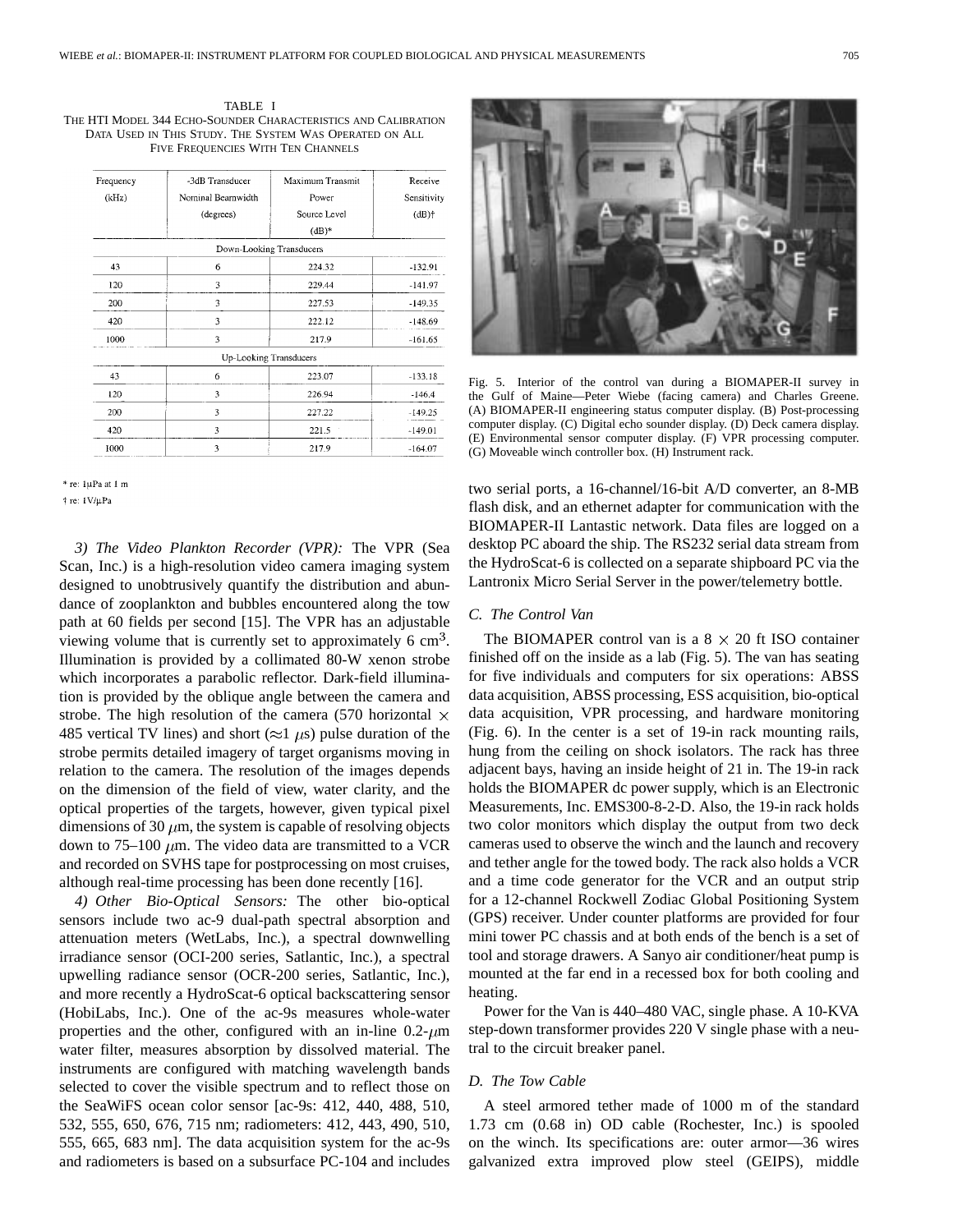

BIOMAPER-II Schematic Diagram

Fig. 6. Schematic drawing of the BIOMAPER-II sensor systems and the control van's computer data acquisition and processing layout.

35 wires (GEIPS), and inner 35 wires (GEIPS); weight in air—1114 kg/km; weight in water—906.7 kg/km; specific gravity (seawater)—5.6; temperature range  $-30$  deg. C to +80 deg. C; breaking strength—46 000 lbf; working load @ 3% strain—10 000 lbf. The tow cable contains three single mode optical fibers and three copper power conductors (Fig. 3) and is known for its superior strength and very good performance and power transmission capability. One fiber (using two wavelengths) carries multiplexed data and the other video. The third fiber is currently unused and serves as a spare. A cable termination, matched to meet the strengths of the towing cable and the vehicle's towing bail was designed and built at WHOI, is a poured fitting using Cerrobend, a low-melting-point metal alloy.

# *E. The Winch and Handling System*

During the first three cruises, the BIOMAPER-II winch was a single entity that included an outside control console, with the capability of adding a remote control interface in the control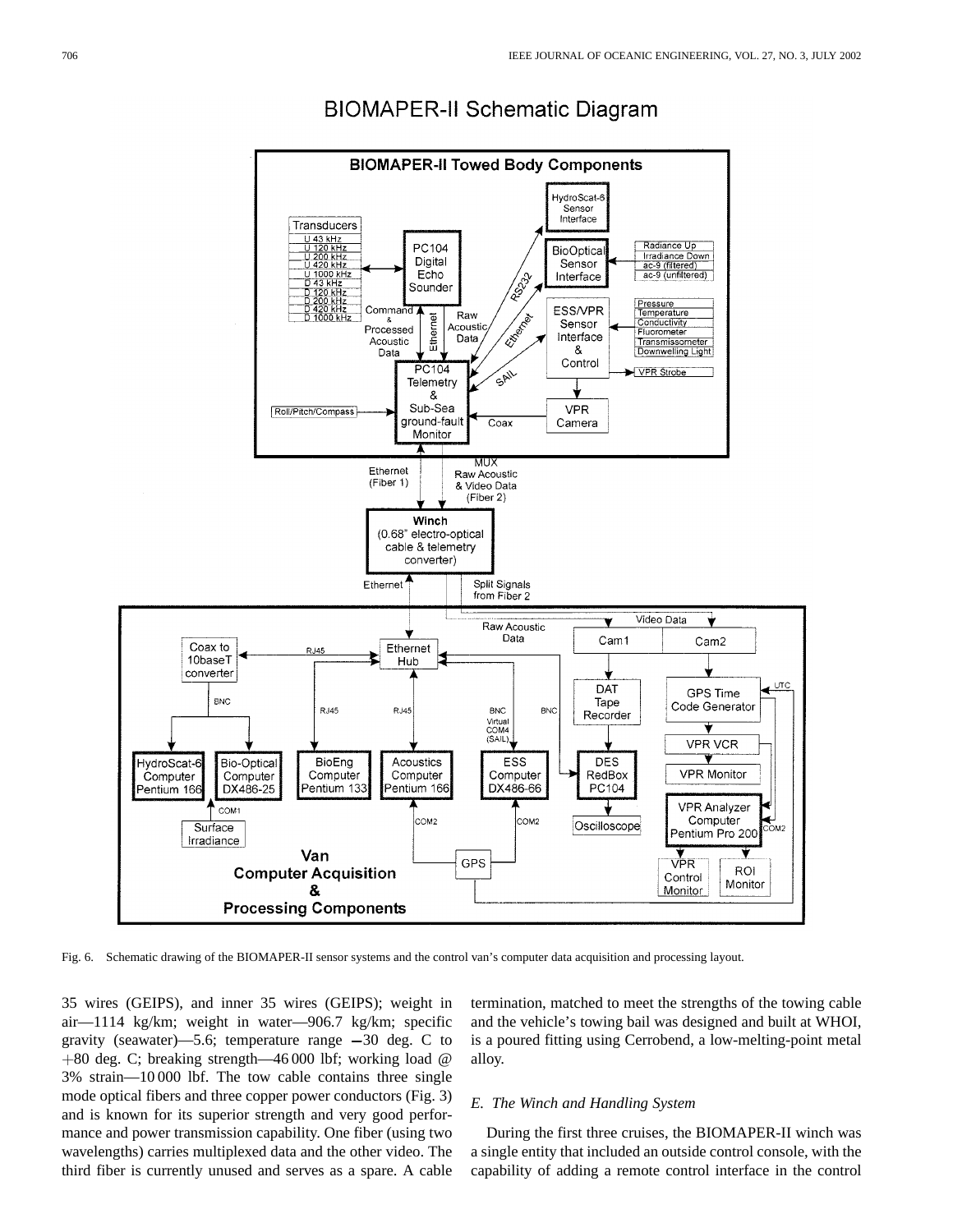

Fig. 7. Schematic drawing of the Dynacon BIOMAPER-II winch, slack tensioner, and deck handling system. (A) A 3-D view. (B) Top view. (C) Side view showing both the inboard (up) and outboard (down) positions of the J-frame. (D) end view. (E) BIOMAPER-II in approximate position for towing.

van. The electro-optic tether core terminated in a rotating junction-box in the drum core. This junction-box contained the following modules: TC3100 AUI to fiber optic transceiver, AUI to twisted pair MAU, two WDM's, and two Force 2768R-O-BFST fiber optic video receivers. These are all small, flat modules, which packed into the rotating junction-box and removed the need to have a fiber-optic slip ring. A deck cable consisted of 2 coaxial wires and a 12-V power supply pair routed from the slip ring junction-box to the control van. These coaxial wires were: an ethernet and one video channel. The slip ring (Focal Technologies) had three power rings @ 480 V, 20 amps, two small signal coaxial rings, and four twisted pair rings. This arrangement provided for one spare power, one spare coax, and two spare twisted pair rings.

Since October 1999, there have been four BIOMAPER-II cruises which have deployed, towed, and recovered BIOMAPER-II using a unique self-contained handling system built by Dynacon, Inc specifically for BIOMAPER-II (Fig. 7). It is powered and controlled electrically, and driven hydraulically.

The system consists of a winch and electro-optical cable, slack tensioner, J-frame/docking mechanism, power pack/hydraulic system, and local and remote controls. The J-frame, slack tensioner, and power pack are all mounted on a single structural steel tubing platform with a base of 2.4 m (8 ft) by 5.3 m (17.5 ft).

The stand-alone hydraulically driven drum winch has a core diameter of 0.8 m (32 in), a core width of 1.2 m (48 in), and a flange diameter of 1.2 m  $(48 \text{ in})$  [Fig. 8(A)]. It has a bolt-on drum liner (Liebus grooving) grooved for 17.3 mm (0.68 in) electro-optical cable. The winch is designed to hold 1500 m of this cable. The drum shaft is hollow to accommodate slip rings and a water proof junction-box is mounted externally within the confines of the drum flange metal structural supports. The winch gearbox has a hydraulically released failsafe brake and there is additionally, a hydraulically actuated caliper disk brake installed on the drum assembly.

The level-wind assembly is a separate unit that bolts onto the front of the winch base support. Wire leads off the winch drum and into a level-wind sheave/carriage assembly which is driven by an ACME screw. The sheave is equipped with sensors to measure wire tension, line speed, and line count. Wire coming out of the level-wind sheave goes to a horizontal turning sheave where it is led into fixed input sheave of the slack tensioner.

The structural steel tubing framework for the slack tensioner has a rectangular base 1.7 m (67 in) by 1.4 m (56 in) and a height of 3.2 m (125 in) [Fig. 8(C)]. Within the frame are seven 1.2–m (48 in) diameter polyamide sheaves with four sheaves mounted in a fixed position at the bottom and three sheaves positioned above them on a vertical-traveling carriage assembly. Two 1.2-m (48 in) stroke hydraulic cylinders, secured to the rigid base and the carriage, drive the top three sheaves in response to the motion of the ship. The hydraulic cylinders are connected to two piston style accumulators. Cable tension is controlled by hydraulic oil movement between the cylinders and nitrogen charged accumulators. The slack tensioner can take up 7.3 m (20 ft) of cable.

The J-frame is also constructed of structural steel tubing and has dimensions of length 5.1 m (200 in), width 2.2 m (87 in), and height (when in the lowered overboard position) 2.9 m (113 in)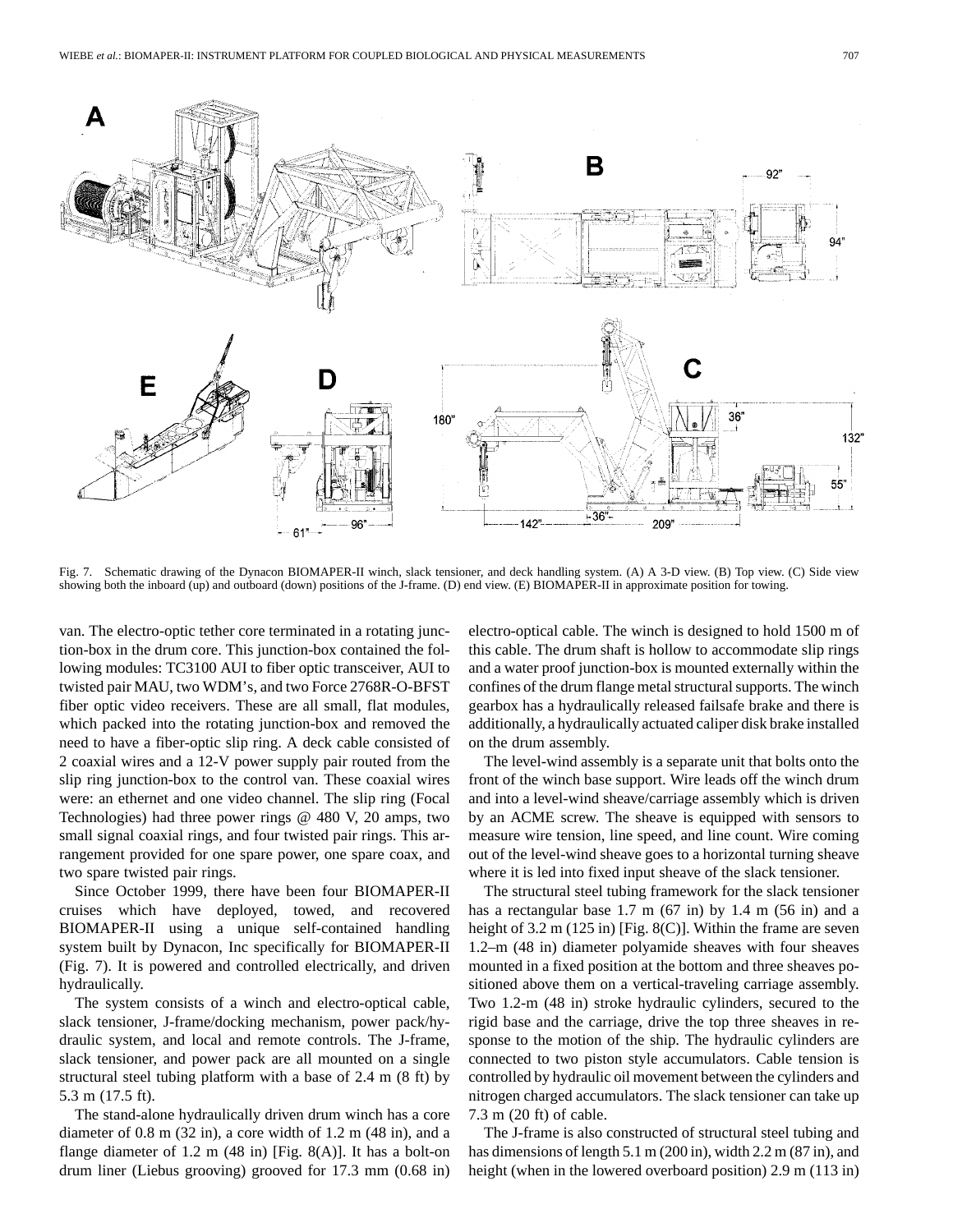

Fig. 8. BIOMAPER-II handling system on R/V ENDEAVOR (cruise 331, December 1999). (A) The local control system on a pedestal (foreground), the winch with 0.68-in electro-optical cable, and the J-frame in the overboard position towing BIOMAPER-II. (B) BIOMAPER-II locked in the docking mechanism and ready to be brought on board. (C) The slack tensioner and hydraulic power pack. (D) The J-frame at the start of the deployment of BIOMAPER-II.

[Fig. 8(D)]. The J-frame extension makes the overall width of the over board end of the frame 4.2 m (164 in) The framework is attached to a base plate with a pivot-pin assembly that allows the frame to rotate approximately 60 degrees from horizontal to its most vertical position. Two double-acting cylinders are attached to the base plate and inner structural frame members and are extended to move the frame to the outboard position. On the outer portion of the frame is a turning sheave which leads to an over-boarding sheave. The over-boarding sheave is part of an assembly that mounts in a steel cylinder welded into the outer margin of the framework and provides the J-extension. Below the over-boarding sheave is a docking mechanism for

BIOMAPER-II which enables the towed body to be deployed or recovered with very restrained motion even in rough seas. The docking mechanism captures and latches the cable termination and the upper part of the BIOMAPER-II towing bail [Fig. 8(B) and (D)]. There are two remote controlled hydraulic pistons on the docking assembly. One is used to operate the latch and the other is used to adjust the fore/aft alignment of the docking assembly and the towing wire.

The power pack/hydraulic system is a 23-kW (30 HP) unit mounted in a separate framework [length 1.7 m (66 in), width 1 m (38 in), height 2 m (77 in)] that bolts onto the main platform [Fig. 8(C)]. It houses the hydraulic reservoir, electric motor and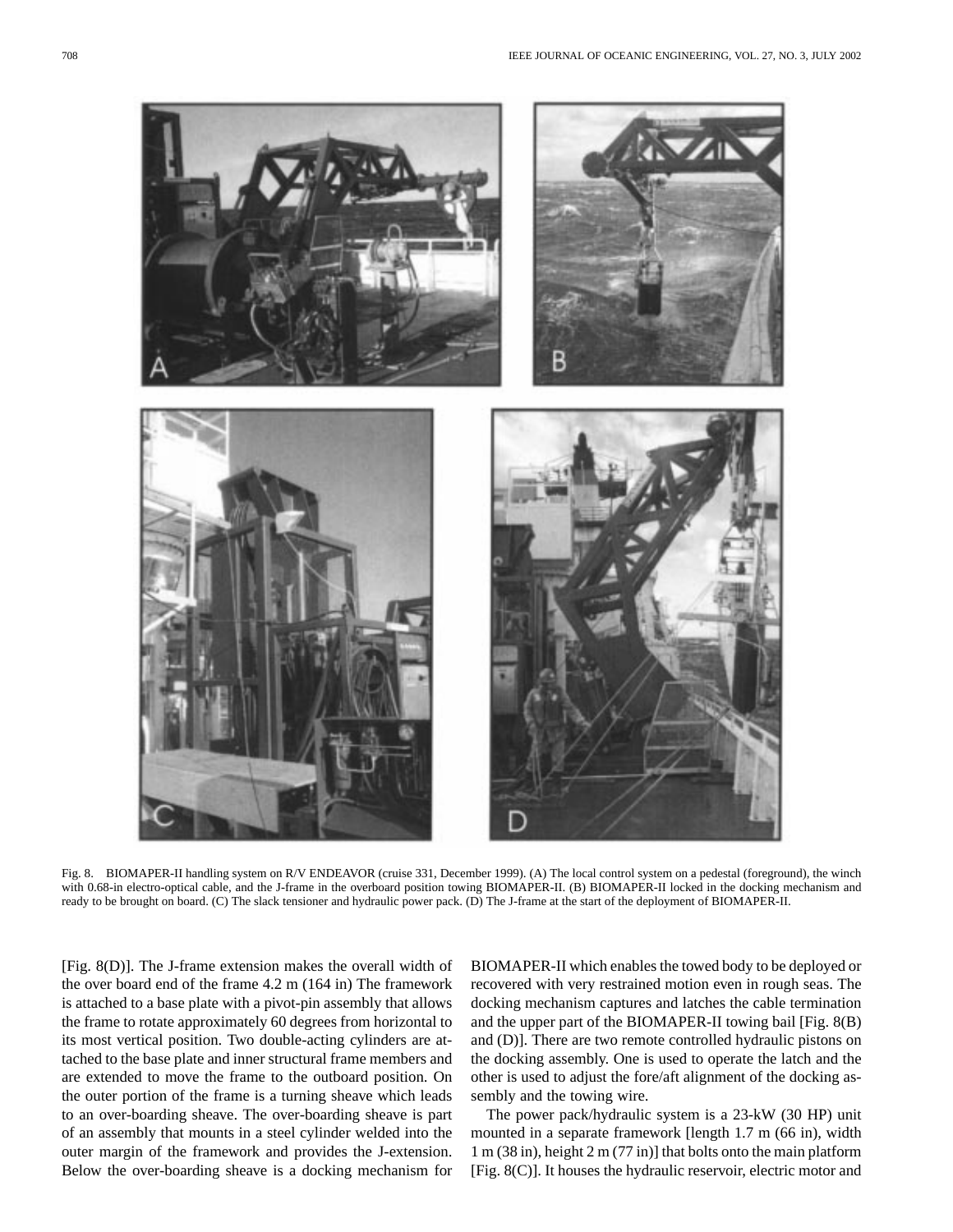pump assembly, heat exchanger, and circuitry for high voltage electric supplies and low voltage control modules. The system requires 460 VAC 3 phase 60-Hz electrical power.

The local control station (a M/D TOTCO LM 2000) mounts on a movable pedestal that enables flexible placement in the vicinity  $(8 \text{ m}-25 \text{ ft})$  of the handling system [Fig. 8(A)]. Controls to operate the winch, J-frame, and docking mechanism hydraulic rams are located on a stainless steel enclosure. A panel displays line tension, line out, and line speed. The unit provides for the setting and activation of alarms to indicate when parameter values exceed minimum or maximum limits. The data are output for computer logging via an RS232 bus at up to 4 Hz. A remote control unit on a 45-m tether (150 ft) is also available for operation of the winch and for displaying and logging of the data. A switch is present on the local unit to enable/disable the remote control unit. Normally, the local unit is used for launch and recovery of BIOMAPER-II and the remote unit is used to "fly" the vehicle from the BIOMAPER-II control van.

The sub-units have weights of: J-frame assembly—9136 kg (20 100 lb), slack tensioner—5118 kg (11 260 lb), hydraulic power unit—1546 kg (3400 lb), winch—2241 kg (4930 lb without cable), 1000 m of cable—1114 kg (2450 lb), level wind—1155 kg (2540 lb), and turning sheave—218 kg (480 lb). Total weight is about 20 527 kg (45 160 lb).

#### *F. Other Features*

*1) Troubleshooting:* All systems on the vehicle power up when the BIOMAPER-II power supply is energized at the surface. A PC running a Visual Basic program displays the BIOMAPER-II status and includes information such as ground fault and water leak status, and pitch and roll angle. Water leaks are sensed in the telemetry/power bottle and the junction box. Troubleshooting is accomplished by powering subsystems off, unplugging systems, installing dummy connectors, and re-deploying in sea water. All systems are isolated to assist in ground fault trouble shooting. Therefore, it is possible to distinguish whether the fault is in the tether or on the vehicle (ABSS, ESS, VPR, etc.). If the fault is in the vehicle, it will most likely be one of many connectors. To determine which system is at fault, the user simply powers down each individual system (remotely) until the fault goes away. Once the system is found, the individual connectors in that system need to be inspected and cleaned as a first step in fixing the problem.

*2) Future Sensors:* Provisions are made in the wiring of the oil-filled box and the telemetry/power bottle to accommodate a future high sample rate probe. A likely candidate is a microstructure sensor for high resolution sampling of temperature, conductivity, and optical index of refraction. A 200-kHz maximum sample rate A/D board is included in the PC-104 stack for miscellaneous I/O. Spare analog channels are wired in for these future probes. A program could be written to sample these ports and send the data up the ethernet to a surface computer for logging.

Several other sensor systems are currently under consideration as well. To enhance BIOMAPER-II's capabilities, broadband acoustic transducers are an option. Although there is wide coverage of frequencies in the current system, each transducer involves a discrete frequency. Much more information can be extracted for classification from broadband transducers [17]. Multi-beam acoustic systems also offer promise. The existing sampling volumes ensonified by BIOMAPER-II's transducers result from the narrow beams of sound looking directly above or below the vehicle. It would be greatly advantageous to incorporate a multi-beam system that uses many beams to span a large volume of water at high resolution. Additional optical systems with a higher sampling volume would be advantageous. The current VPR has extremely small sampling volumes. As a consequence, it may under sample sparsely populated organisms [18]. Also, it is not at all practical to image large animals such as fish with this sensor because of their size and their avoidance capabilities. What is needed is an imaging system with a wider field of view for a larger sampling volume for zooplankton and micronekton. In addition, another type of optical system, such as a laser line scan system, is needed for visualizing fish at a distance (Coles, private communication). These short comings are currently addressed by ancillary use of a separate towed net system (MOCNESS—[19]), which has a large sampling volume. Even if these other optical systems were added, use of a net would remain important for direct analysis of the caught specimens. To complement the bio-optical sensors, there needs to be either an on-board system to enable mapping of dissolved nutrients or chemical tracers, or a modified towing cable with a tube to permit pumping of water for real-time seawater chemistry. Finally, as discussed above, micro-structure sensors are needed. Although the acoustic scattering is sensitive to micro-structure in the water, the current physical sensors can only provide information on temperature and conductivity at larger scales (meters). The addition of sensors that can provide information on centimeter-scale fluctuations (or smaller) in the water would better complement the acoustic data (Fig. 1).

# *G. Data Processing and Display*

All data are co-registered with time and GPS navigation data. Data from each sensor package are displayed in real time on a monitor. These displays include data from the acoustical, VPR, ESS, and HydroScat-6 sensors, as well as engineering data regarding status of the BIOMAPER-II vehicle and tow cable. For example, echograms of acoustic volume backscattering strength are plotted on the computer monitor in real time while that information, as well as target strengths are stored. The close proximity of these displays allows operators to rapidly respond to phenomena of interest. For example, BIOMAPER-II can be guided into acoustical features so that their constituent scatterers can be identified with the VPR and physical conditions quantified. Significant post-processing is performed on the video data. Post-processing involves digitization of each video field followed by detection and extraction of in-focus targets. These in-focus targets, termed "regions of interest" (ROI), are subsequently measured and classified into taxonomic groups using neural network processing that requires training data sets [16]. During data collection, ROIs are presented on the computer monitor in real time. On the Antarctic cruises in 2001, the system has used the software for real-time processing of the ROIs.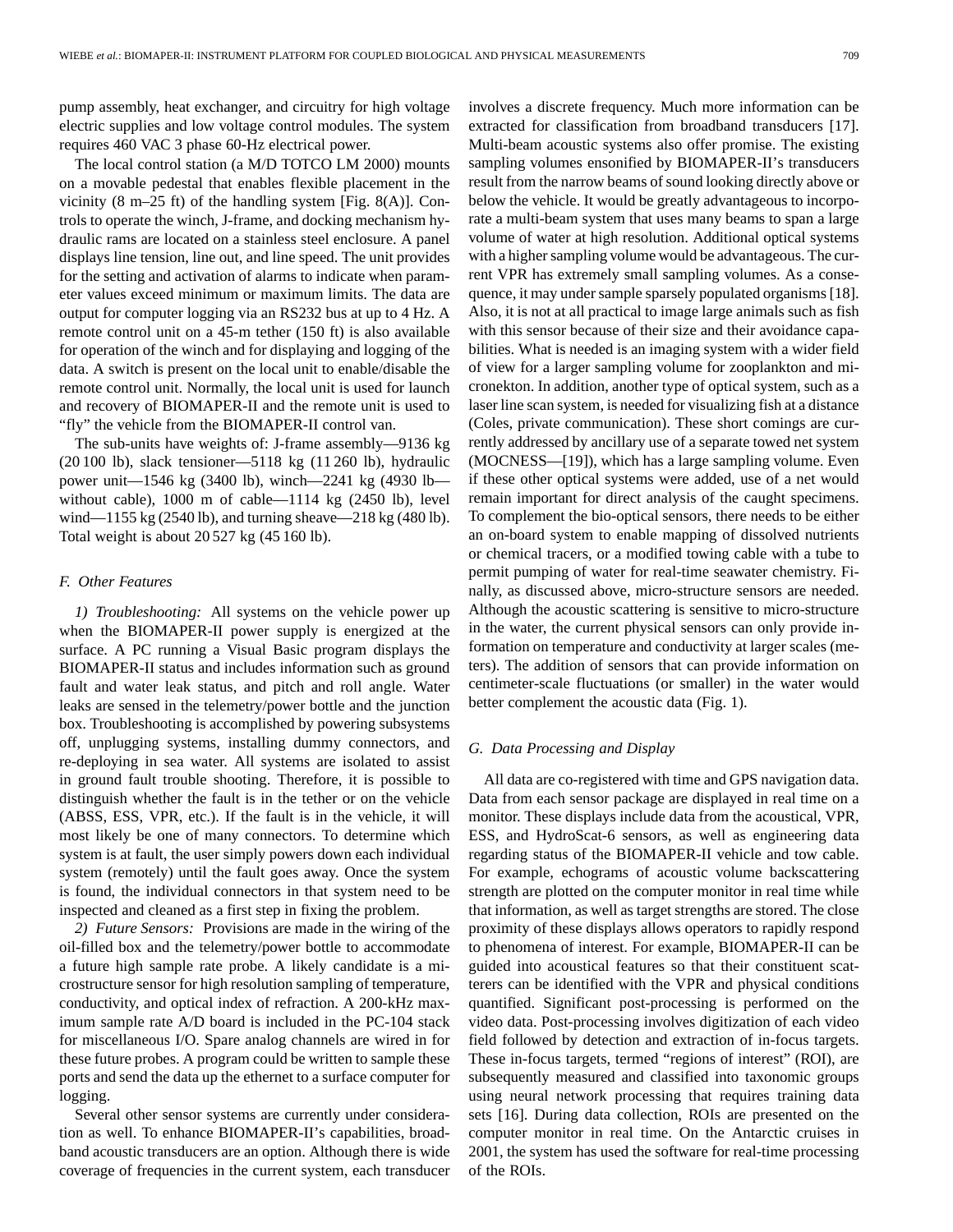

Fig. 9. The trackline for the R/V Endeavor cruise 331 which is similar to the other four cruises on which BIOMAPER-II was deployed in the Gulf of Maine.

#### III. FIELD OPERATIONS

BIOMAPER-II underwent sea trials on an engineering test cruise during July 1997. During the first actual science mission in October, 1997, the vehicle successfully performed a large-area survey of the major ocean basins located in the Gulf of Maine, off of the New England coast. Since then, BIOMAPER-II has been used for surveys of the Gulf of Maine in October 1998 and 1999, in December 1998 and 1999 (Fig. 9), and in broad-scale surveys of the continental shelf and Marguerite Bay area off the Western Antarctic Peninsula in 2001. Calibration of the sensors was either performed at dockside or by the manufacturer.

As a survey tool, BIOMAPER-II has typically been tow-yoed between the surface and 15–30 m above the sea floor or a maximum of 300 m depth. The normal tow-yoing procedure is to lower or raise BIOMAPER-II at approximately 6 m/min while the ship's speed is between 4 and 6 kn. This provides for the measurement of properties throughout the water column with the vehicle's point source sensors while collecting acoustic data throughout most of the water column. Although the VPR is used to provide the information about the numbers and size of the taxonomic animal groups present in the water column, the MOC-NESS is also currently being used to provide samples of zooplankton that can be used to evaluate the performance of the VPR and to assist in the interpretation of the acoustics data. During a MOCNESS tow, BIOMAPER-II is usually brought to near the surface and operated at a fixed depth in a down looking mode.

*1) Evaluation of Handling System Performance:* An extended period of high winds and rough seas in Georges Basin between October 22–24, 1999 on R/V ENDEAVOR Cruise 330 provided an opportunity to make observations of the effectiveness of the motion compensation system under sea states that would normally render over-the-side operations impossible (Fig. 10). Work in Jordan Basin constituted a baseline for comparison because winds were light and seas nearly calm. During that period, the wire tensions during tow-yos of BIOMAPER-II between 0 and 200 m (1 to  $\sim$  500 m of wire out—mwo) were



Fig. 10. BIOMAPER-II tow engineering data collected during a gale in Georges Basin, October 22–24, 1999. Wind speed data were collected at 1-min intervals; wire tension and line out data were collected at 0.25-s intervals; BIOMAPER-II depth, roll, and pitch data were collected at 4-s intervals.

between 445 and 1168 kg (980–2570 lb—Table II). The pitch of BIOMAPER-II varied between 0 and 5 degrees while the roll had an offset of about 10 degrees (Fig. 10). The latter was caused by a misalignment of the tail which was corrected later in the cruise. Both the roll and pitch varied with the paying out or hauling in of the towing cable. There was a tendency for the nose to be pointed down a few degrees while paying the cable out and for it to be pointed up while hauling in. The roll bias tended to be minimized close to the surface and to increase with wire out (Fig. 10). The power spectra for the wire tensions (collected at 4 Hz) revealed two peaks. Most of the variance was centered at the frequency of the tow-yo, i.e., the maximum variation in wire tension was associated with the paying out and hauling in of the wire  $[Fig. 11(A)]$ . A secondary maximum in variance, three to four orders of magnitude lower, was between 5 and 10 s and was associated with the roll and pitch motion of the ship.

In Georges Basin, a tow-yo survey began while winds and seas were still moderate. As the wind and seas picked up, the slack tensioner began to fail to compensate for the ship's motion when BIOMAPER-II neared the surface. As the tension was reduced by the smaller amount of cable over board and the motion of the ship increased the wire tension variation, the slack tensioner reached the maximum upward excursion and the cable momentarily went slack. Adjusting the gas pressure reduced, but did not entirely fix the problem [Fig. 11(B)]. Still, the mean wire tension remained low and the maximum wire tensions only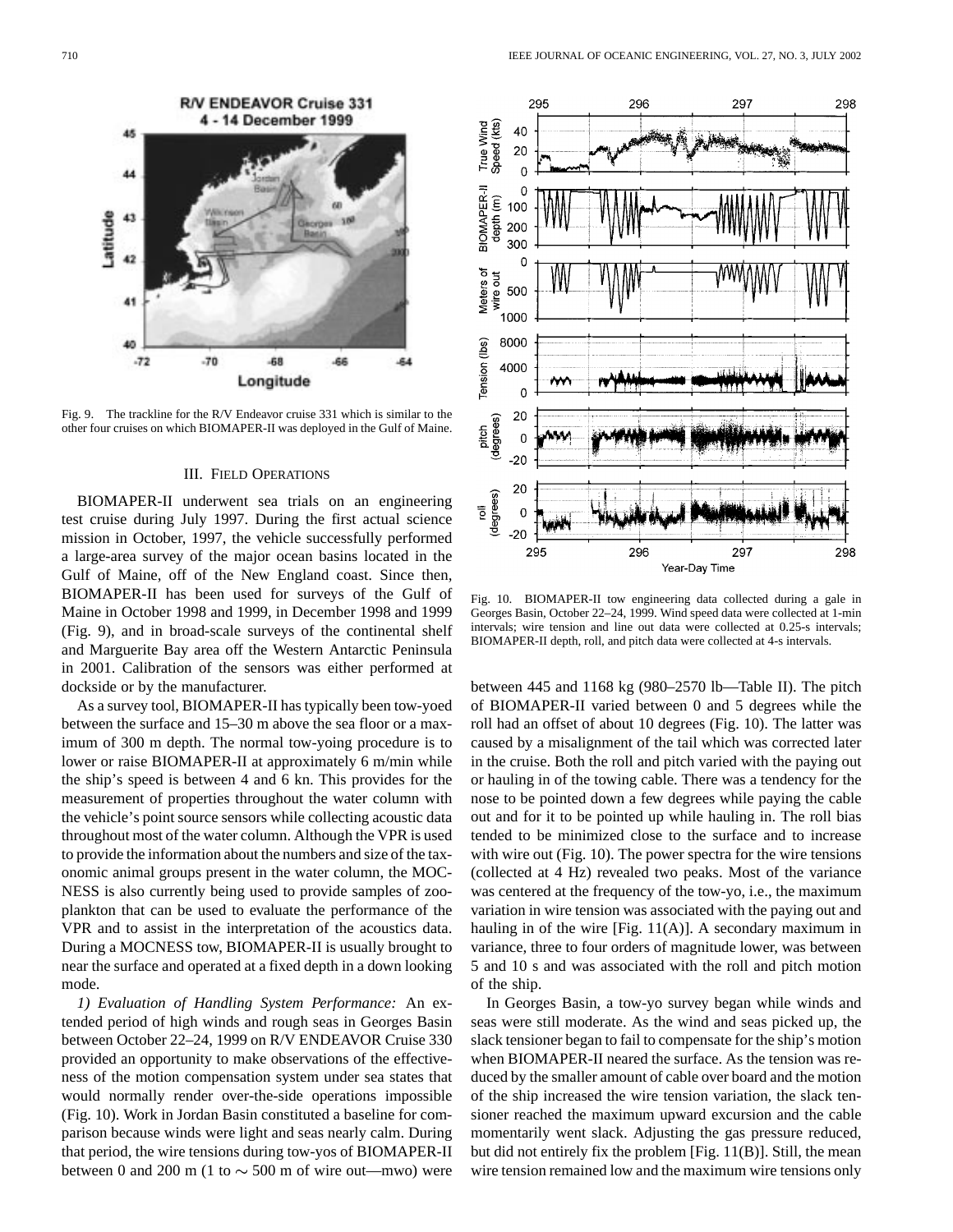TABLE II SUMMARY OF WIND SPEED AND WIRE TENSION FOR BIOMAPER-II HANDLING SYSTEM PERFORMANCE (SEE FIGS. 10 AND 11 FOR DATA USED TO COMPUTE STATISTICS)

Comment

Light winds in Jordan Basin-towyo (Figure 11A) Increasing winds in Georges Basin -towyo (Figure 11B) Sustained high winds - horizontal tow (Figure 11C) Sustained high winds - horizontal tow (Figure 11D) Decreasing winds - towyo (slow ship speed) (Figure 11E)

Sustained Moderate winds - towyo (Figure 11F)

above 3380 lbs (Figure 11G)

Sustained Moderate winds - towyo (only two tension points

| Time Period |       | Wind Speed (kts) |      | Wire Tension (lbs) |              |      |
|-------------|-------|------------------|------|--------------------|--------------|------|
| Start       | end   | min              | mean | max                | min mean     | max  |
| 295.0       | 295.3 | 0                | 3.6  | 7.5                | 980 1975     | 2570 |
| 295.6       | 296.0 | 16.1             | 29.0 | 41.8               | 30 2030      | 3600 |
| 296.0       | 296.4 | 9.6              | 28.0 | 43.7               | -1864<br>10. | 2780 |
| 296.5       | 296.7 | 21.3             | 29.2 | 39.3               | 960 1875     | 2890 |
| 296.7       | 297.0 | 4.9              | 24.0 | 37.1               | 1971<br>20   | 4400 |
| 297.0       | 297.4 | 3.2              | 20.1 | 35.3               | 20 2004      | 3820 |
| 297.6       | 298.0 | 12.9             | 21.3 | 28.9               | 950 1818     | 4210 |
|             |       |                  |      |                    |              |      |

 $10<sup>7</sup>$ 5000  $10^{\frac{1}{3}}$ 2500  $10<sup>0</sup>$  $^{0}_{295.1}$  $295.2$ 295.25  $295.3$ 295.35  $0.000$  $\overline{0.01}$  $10<sup>7</sup>$ 5000 в 250  $10^1$ (Variance/Hz)  $10<sup>6</sup>$  $295.6$  $295.$  $295.8$  $0.0001$  $0.01$ 5000  $10<sup>1</sup>$  $\mathbf c$ 2500  $10^6$ Wire Tension (lbs) Density  $10^{\circ}$  $0.0001$ 296. 296.2 296.3 296.4 296.5  $0.01$ 5000  $10<sup>1</sup>$ D 2500  $10<sup>4</sup>$ Spectral  $10<sup>0</sup>$ 296.4 296.7 296.8 0.0001  $0.01$ 296  $10<sup>1</sup>$ Power  $10^5$ 2500  $10^0$  $2966$ 296.7 0.0001  $0.01$ 297 10<sup>1</sup> 500 250  $10^5$  $10^0$  $^{0}_{297}$ 297.1 0.0001  $0.01$ 297.2 297.3 10<sup>1</sup>  $10^5$  $10<sup>6</sup>$  $297.6$ 297. 297.8 297.9  $0.0001$  $0.01$ 1999 Yearday **Frequency (HZ)** 

Fig. 11. Wire tension data and power spectra from sections of the data collected during the period October 22–24, 1999 and shown in Fig. 10. (A) Tow-yo during light winds in Jordan Basin. (B) Tow-yo with increasing wind at the start of work in Georges Basin. (C) Horizontal tow during high sustained winds in Georges Basin. (D) Continuation of horizontal tow in high sustained winds. (E) Resumption of tow-yos with decreasing winds. (F) Tow-yo during sustained moderate winds. (G) Tow-yo during sustained moderate winds after BIOMAPER-II VPR repair. The dotted vertical lines in the power spectra plots mark the approximate position of the tow-yo frequency and the positions of the 5-s and 10-s frequencies that typically span the range of the ship's roll and pitch motion.

reached 1636 kg (3600 lb). By midnight on October 22, the tow-yos were discontinued due to the high sea state in favor of



Fig. 12. Wire tension measured during a wide range of wind speeds and sea conditions during the towing of BIOMAPER-II on two cruises to the Gulf of Maine on R/V ENDEAVOR (October and December, 1999). The vertical bars and symbols near the middle of each bar correspond to the maximum, minimum, and mean values. These data illustrate that the Dynacon BIOMAPER-II handling system very significantly eliminates effects on the cable tension due to sea surface/ship motion when towing BIOMAPER-II.

a horizontal towing mode with BIOMAPER-II at about 100 m, which lasted about seventeen hours. Variations in BIOMAPER-II's depth were determined mostly by variations in ship speed. In spite of considerable vessel motion in seas of 4.5 to 6 m (15 to 20 ft), wire tension during this period was maintained by the slack tensioner in the same range as experienced during light winds in Jordan Basin (Table II). The power spectra during horizontal towing were dominated by ship's motion in the 5-10-s range and no significant contribution was evident at lower frequencies [Fig. 11(C) and (D)].

Resumption of tow-yoing resulted in some increase in the wire tension variation, but the mean wire tension level stayed nearly constant [Fig.  $11(E)$ –(G)] and there was no evidence of shock loading of the wire or spiking. Wire tensions experienced during the recovery and subsequent launch were significantly higher than any observed during the towing. In summary, there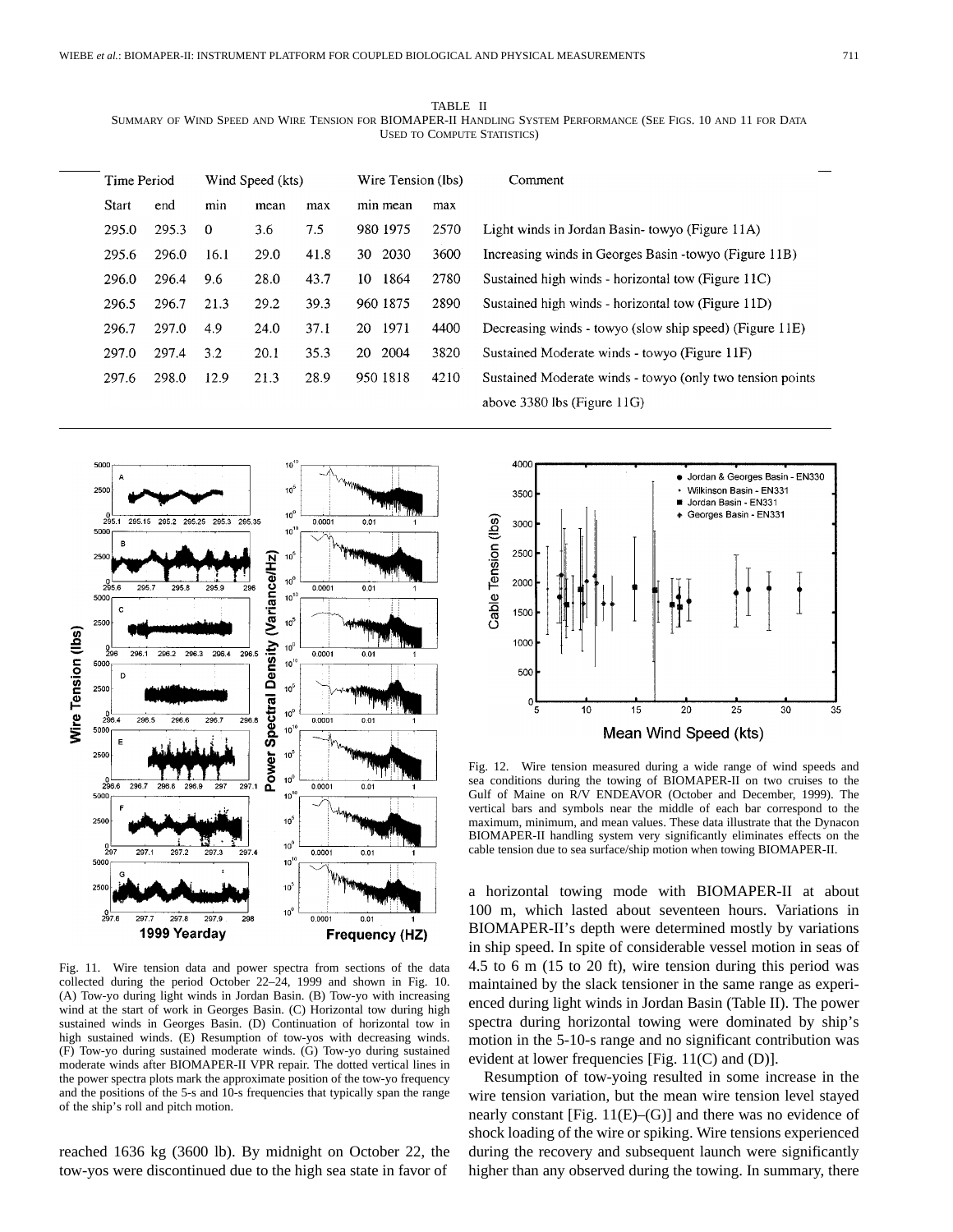

# BIOMAPER II 120 kHz data from Jordan Basin

Year-Day Time  $(341 = December 7, 1999)$ 

Fig. 13. Temperature, salinity, density, and sound velocity profiles from each of the BIOMAPER-II tow-yo legs overlain on the 120-kHz echogram of an internal wave in Jordan Basin (R/V Endeavor cruise 331—December 1999).

was no change in the performance of the handling system under calm to fairly extreme sea conditions (Fig. 12). The wire tension records and the power spectra demonstrate the substantial protection the slack tensioner system provides against excessive shock loading of the cable and the vehicle in sea states that normally prevent work.

The relative stability of the tow vehicle throughout this range of conditions also had implication regarding the possible need to compensate the acoustic data for errors caused by the motion of the transducers. For a sufficiently large angular displacement (roll/pitch) of the beam between the times of transmission and reception, the echo integration values will be reduced due to the directivity of the beams and require compensation [20]. The maximum deviation of roll and pitch angles of the vehicle were roughly  $10^{\circ}$  from the mean (Fig. 10). However, those deviations were on a cycle corresponding to the tow-yo frequency (scale of hours). The relevant angular deviations were on the short-term scale of seconds and those deviations were generally well within about  $3^{\circ}$  of the mean. For a 200-m range from the transducer and at the maximum swing rate corresponding to a 3 amplitude and a 5-s roll/pitch period, the angular deviation between transmission and reception is about  $1^\circ$ . This  $1^\circ$  deviation would correspond to about a 1-dB error in the echo integration value [20]. On average, the error would be less than 1 dB for the 3<sup>o</sup> deviation case, since one needs to average across the entire period which includes low angular velocities at the end-points of the deviation. Also, since most deviations were less than  $3^\circ$ , the overall error of the echo integration analysis due to motion of the acoustic transducers was well within 1 dB.

*2) Survey Data and Preliminary Analysis:* Five scientific surveys were conducted with BIOMAPER-II in the Gulf of Maine during the years 1997–1999 totaling approximately 40 days of survey time. During each survey, all sensors on the system collected data simultaneously producing a wealth of complementary data. For example, acoustic data were collected during tow-yo transects while at the same time the temperature, conductivity, and other physical properties of the water were measured throughout the water column (Fig. 13). Interestingly some aspects of the observed spatial variations in acoustic scattering were also evident in optical properties of the water column (Fig. 14). There were strong correlations between optical and physical properties and, based on comparisons between chlorophyll fluorescence, light absorption, and light scattering, it is apparent that different water constituents (i.e., phytoplankton, other particles, dissolved materials) are important in different layers. These data show layers of elevated acoustic scattering coincident with structure in the physical properties in an internal wave that extended throughout the water column. The video plankton recorder detected a wide range of animals throughout the water column (Fig. 15). These images complemented the net samples collected with the MOCNESS system.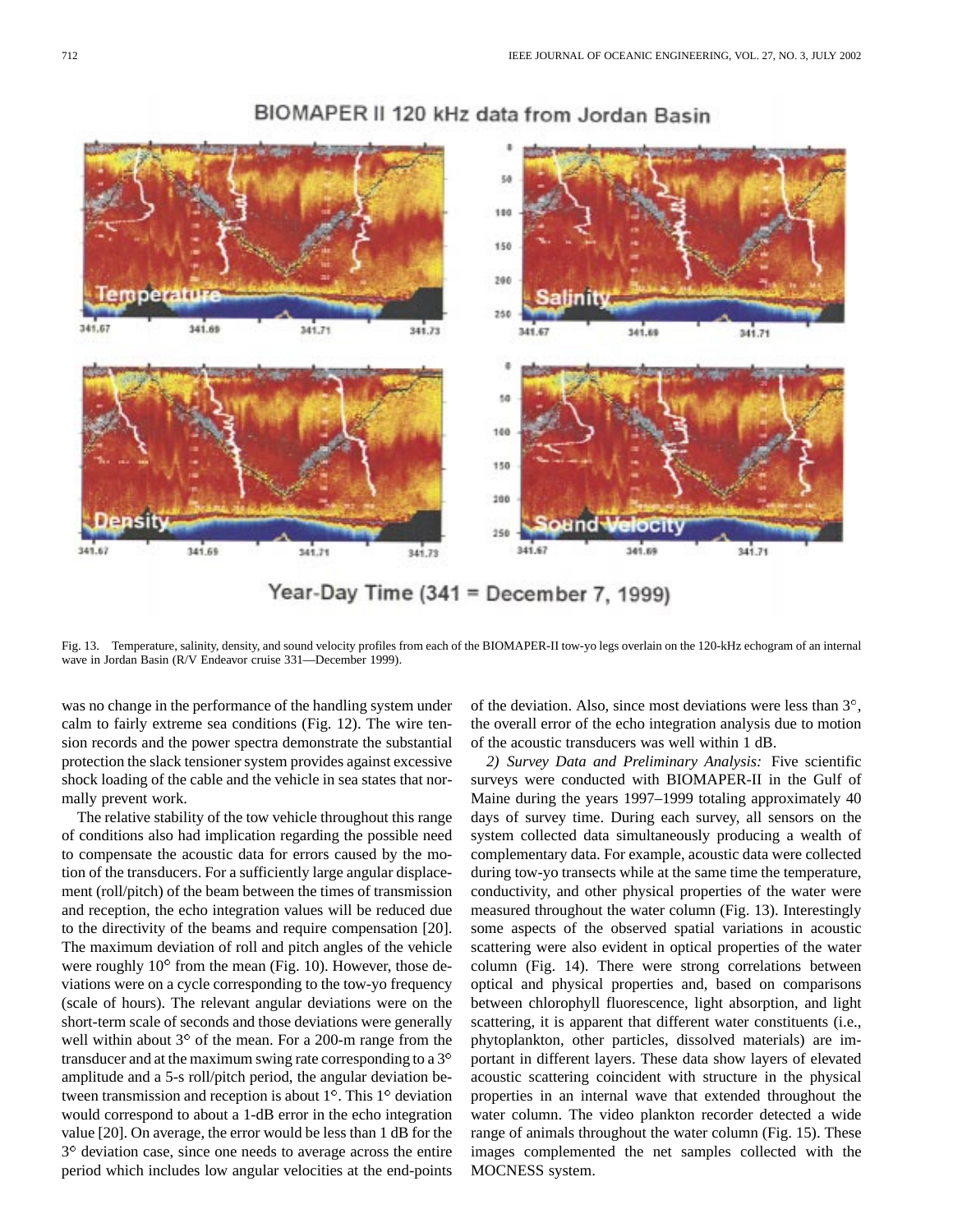

Fig. 14. Optical backscattering and absorption at 532 nm  $(m^{-1})$ , chlorophyll fluorescence, and temperature profiles from the same BIOMAPER-II tow-yo legs overlain on the 120 kHz echogram in Fig. 13.



Fig. 15. VPR images of individual zooplankton present in the Gulf of Maine (R/V Oceanus cruise 332—October 1998 [(B)–(D), (G), (H)] and R/V Endeavor cruise 331—December 1999 [(A), (E), (F), (I)–(L)]). (A)–(C) Copepods. (D) Siphonula. (E) Ctenophore. (F), (G) Pteropods. (H) Euphausiid. (I) Portion of a siphonophore. (J) Medusa. (K) Polychaete. (L) Ctenophore. Siphonulae were recorded throughout the Gulf including portions of the water column near the internal wave displayed in Fig. 13. A 1-mm scale line is on each image to indicate animal size.

There are striking results that have been uncovered through the use of this system. First, in at least one region, the spectral properties of the multifrequency acoustic data have distinctly different characteristics in different parts of the water column, indicating different sources of scattering dominating the echoes. Second, certain animals not readily identified from the net samples were shown, through use of the video camera system, to be prevalent in the water and, through use of scattering models, were shown to be significant sources of scattering. Both of these phenomena are currently being studied in separate investigations and are summarized below.

In the survey of the Wilkinson Basin in October 1997, an internal wave was studied through use of the BIOMAPER-II and MOCNESS systems. The upper portion of the internal wave was observed to have a distinctly different frequency dependence of the acoustic scattering than that of the lower portion (Fig. 16). The upper portion had a frequency response that decreased monotonically with frequency while the response of the lower portion increased with frequency. These scattering characteristics are indicative of two different sources of scattering present [9]. The spectral response with a negative slope is consistent with acoustic scattering by sound speed microstructure. The positive slope is consistent with scattering by marine organisms that do not contain gas.

The sources of scattering were investigated through analysis of the direct measures of the physical properties of the water and the net samples. The CTD data indicated significant small-scale variability in the physical properties of the water in the upper portion of the water column. This variability is attributed to mixing processes that normally occur due to wind-wave interactions. Furthermore, there was a wide range of animal types collected through the water column, such as copepods, euphausiids, pteropods, siphonophores, and medusae. The proportions of animal types and overall biomass was a strong function of depth. Physical data were manipulated through a process involving Thorpe scaling so that estimates were made of the dissipation rate of turbulent kinetic energy  $(\varepsilon)$ . The net samples were counted and sized according to major taxonomic zooplankton groups. Once both the physical properties and distribution of zooplankton were determined, acoustic predictions were made to determine the amount of acoustic scattering that each animal group and the microstructure produced. The predictions involving the animals were done in a manner similar to that described in [6] while the method involving microstructure is described in [21]. The results indicate that the microstructure dominated the scattering in the upper portion of the water column and euphausiids dominated in the lower portion.

The analysis was taken further by performing an inversion of the acoustic data to estimate properties of the dominant sources of scattering. In this approach, we assumed that the scattering in the upper portion of the water column was due solely to microstructure and that euphausiids were the sole contributors to the scattering in the lower portion. Then, predictions of acoustic scattering versus frequency were fit to the data in a least squares sense. The fitting was done by varying one or two parameters in the predictions and generating classes of curves (scattering versus frequency) that were compared with the corresponding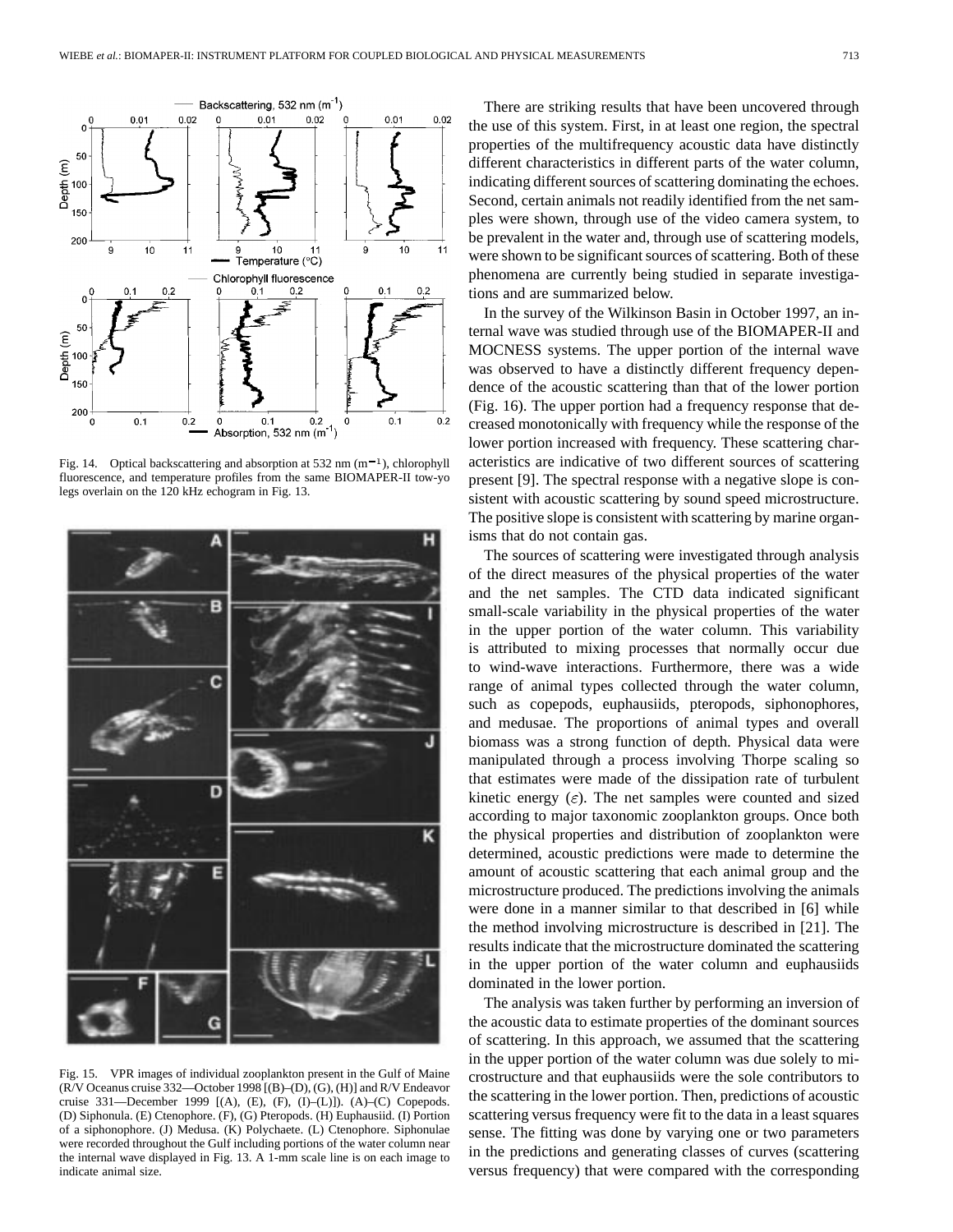BIOMAPER-II 200 kHz Volume Scattering Strength



Fig. 16. (A) BIOMAPER-II 120-kHz echogram of a transect through an internal wave in Wilkinson Basin Gulf of Maine(R/V Endeavor cruise 307—October 1997). (B) The upper and lower layers, observed in the internal wave, have patterns of measured  $S_v$  at four acoustic frequencies that are consistent with the interpretation that the upper level is dominated by backscatter from microstructure and the lower level is dominated by backscatter from zooplankton. Figure redrawn from [21].

#### TABLE III

OBSERVED AND PREDICTED PROPERTIES OF ANIMAL SIZE AND DISSIPATION RATE OF TURBULENT KINETIC ENERGY BASED ON THE INVERSION OF BIOMAPER-II ACOUSTIC DATA FROM AN INTERNAL WAVE OBSERVED ON R/V ENDEAVOR CRUISE 307 (OCTOBER 1997)

|                                             | <b>Acoustic Estimate</b>              | Directly             |
|---------------------------------------------|---------------------------------------|----------------------|
|                                             |                                       | measured/calculated  |
| Animal Size<br>(cm)                         | 1.47                                  | 1.5                  |
| Dissipation rate<br>$(\epsilon$ - watts/kg) | $1 \times 10^{-7} - 1 \times 10^{-6}$ | $2.5 \times 10^{-7}$ |

data. For the scattering by the microstructure, the dissipation rate was varied. For the scattering by the euphausiids, size and numerical density were varied. The fits produced reasonable agreement for inference of dissipation rate of the microstructure and excellent agreement when inferring size of the euphausiids (Table III).

In the December 1999 survey of the Gulf of Maine basins, the VPR detected the presence of siphonulae, a larval form of siphonophores (Fig. 15). These juveniles contain gas inclusions of the order 0.2 mm in diameter. The remainder of the animal is fragile gelatinous tissue. These animals were not always obvious in the net samples because of the fragile nature of the tissue and their amorphous appearance after preservation. Much of their tissue is damaged by the strong agitation caused by the towing of the net, and hence these types of animals are usually under represented by net systems such as the MOCNESS. Although the gas inclusion is small compared with the wavelength of the highest frequency of BIOMAPER-II, the resonance frequency of these inclusions is near 120 kHz, the frequency of one of the transducers of BIOMAPER-II. Our predictions (not shown) of the scattering by these animals show levels of acoustic scattering consistent with many of the measured values where the animals were present [22].

Each of the above observations is very important to the use of acoustic systems for surveying the water column since they demonstrate that the inherent ambiguities of acoustic techniques can be reduced through use of this advanced system. By combining the acoustic data with video, physical, and net data, and through the use of acoustic scattering models, the dominant sources of scattering were estimated. Until recently, the traditional interpretation of acoustic data has been that variations in the echo level were directed related to variations in the biomass of whatever was caught in the net. Our experience over the past several years has demonstrated that what was caught was not necessarily the dominant source of scattering. In one case, the microstructure dominated the scattering and in another case, an animal that was detected in the video system, but not easily classified through net sampling, was a significant source of the scattering.

# IV. SUMMARY AND CONCLUSION

An advanced towed instrument platform and associated winch and handling system have been developed and used in oceanographic studies. This system has a great capability for surveying marine life because of the diverse suite of sensors (acoustics, video, environmental), high-data-rate telemetry (fiber optic), and automated handling system which allows it to be used over a wide range of weather conditions. Because of the wide range of acoustic frequencies, one can discriminate between the scattering by zooplankton and microstructure. By using co-registered video and environmental data as well as simultaneous net sampling, the acoustic data can be used in a meaningful way to produce quantitative estimates of biological and physical parameters such as length and numerical density of zooplankton and dissipation rate of turbulent kinetic energy of the microstructure.

One important aspect with regard to the success of inversion of the acoustic data was the strategic choice of acoustic frequencies. The range of frequencies was designed so that typical turning points between the low-frequency scattering and highfrequency scattering for both the zooplankton and microstructure was within the frequency range. The observed value of the location of the turning point and the overall level of scattering could then be used in combination with the video and environmental data to provide an adequately constrained inversion of the data.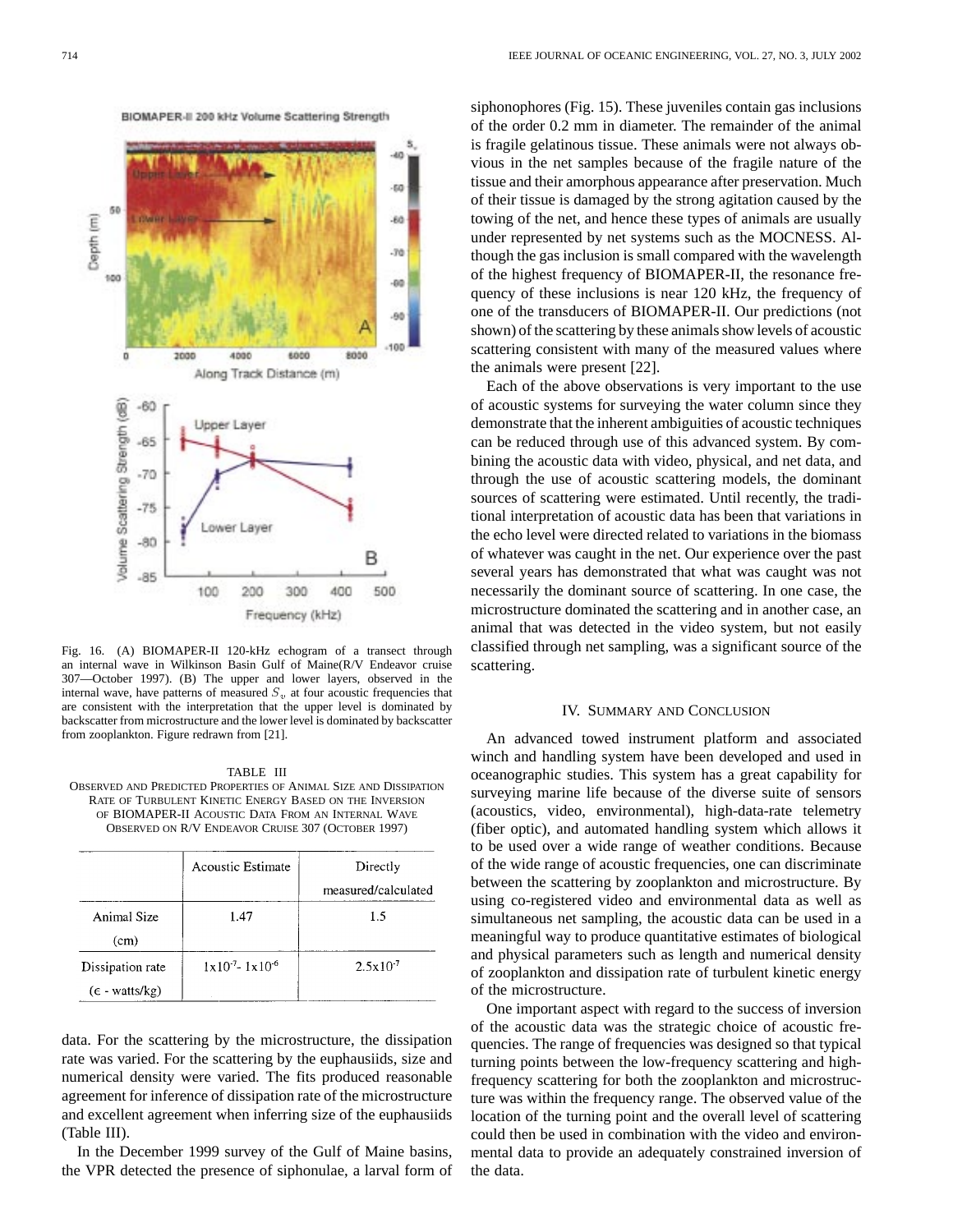BIOMAPER-II was constructed with a modular architecture so that sensors can be changed or added. Future expansion of this system could include adding more acoustic beams at a given frequency to increase spatial coverage, adding more acoustic frequencies to extend the range of frequencies which would provide more flexibility in the location of the turning point, adding more frequencies within the existing frequency range to provide more information, adding broadband transducers which provide more information than a single frequency transducer (but at the sacrifice of sensitivity), adding microstructure sensors to help ground truth physical phenomenon, and adding one or more optical imaging systems with a larger field of view (but lower resolution) to complement the existing one.

In conclusion, this multisensor system represents the current state of the art in technology for surveying marine life. The complementary video and environmental sensors, as well as ancillary use of net systems and CTD casts, reduce the ambiguities in the interpretation of acoustic data. The modularity of the design allows the system to be modified or expanded for different applications in the future. With these and the other capabilities discussed above, this system is capable of surveying a wide range of organisms under a wide range of sea conditions.

#### ACKNOWLEDGMENT

The authors would like to thank the officers and crew of the R/V ENDEAVOR and R/V OCEANUS for their skillful assistance in handling BIOMAPER-II. A special thanks to the Engineers at Dynacon, Inc. for their superb construction of the BIOMAPER-II handling system and to B. McCabe and the members of the mechanical shop at WHOI who skillfully assembled the handling system and made it ready for use at sea. The authors would also like to thank N. Copley and M. Butler for their dedicated efforts in analyzing the silhouettes of the MOCNESS plankton samples and to J. Ducette for preparing the illustration in Fig. 2. This is Woods Hole Oceanographic Institution contribution number 10655 and U.S. GLOBEC contribution number 222.

#### **REFERENCES**

- [1] L. R. Haury, J. A. McGowan, and P. H. Wiebe, "Patterns and processes in the time-space scales of plankton distributions," in *Spatial Pattern in Plankton Communities*, J. H. Steele, Ed. New York: Plenum, 1978.
- [2] C. S. Davis, S. M. Gallager, M. Marra, and W. K. Stewart, "Rapid visualization of plankton abundance and taxonomic composition using the Video Plankton Recorder," *Deep-Sea Res. II*, vol. 43, pp. 1947–1970, 1996.
- [3] D. V. Holliday, "Use of acoustic frequency diversity for marine biological measurements," in *Advanced Concepts in Ocean Measurements for Marine Biology, Belle W. Baruch Library in Marine Science*, 10 ed, F. J. V. F. P. Diemer and D. Z. Mirkes, Eds. Columbia, SC: Univ. South Carolina Press, 1980, pp. 423–460.
- [4] D. V. Holliday and R. E. Pieper, "Determination of zooplankton size and distribution with multifrequency acoustic technology," *J. Cons. Perm. Int. Expl. Mer.*, vol. 46, pp. 52–61, 1989.
- [5] , "Bioacoustical oceanography at high frequencies," *ICES J. Mar. Sci.*, vol. 52, pp. 279–296, 1995.
- [6] P. H. Wiebe, D. G. Mountain, T. K. Stanton, C. H. Greene, G. Lough, S. Kaartvedt, J. Dawson, and N. Copley, "Acoustical study of the spatial distribution of plankton on Georges Bank and the relationship between volume backscattering strength and the taxonomic composition of the plankton," *Deep-Sea Res. II*, vol. 43, pp. 1971–2001, 1996.
- [7] P. H. Wiebe, T. K. Stanton, M. C. Benfield, D. G. Mountain, and C. H. Greene, "High-frequency acoustic volume backscattering in the Georges Bank coastal region and its interpretation using scattering models," *IEEE J. Oceanic Eng.*, vol. 22, pp. 445–464, 1997.
- [8] T. K. Stanton, P. H. Wiebe, D. Chu, M. Benfield, L. Scanlon, L. Martin, and R. L. Eastwood, "On acoustic estimates of zooplankton biomass," *ICES J. Mar. Sci.*, vol. 51, pp. 505–512, 1994.
- [9] T. K. Stanton, P. H. Wiebe, D. Chu, and L. Goodman, "Acoustic characterization and discrimination of marine zooplankton and turbulence," *ICES J. Mar. Sci.*, vol. 51, pp. 469–479, 1994.
- [10] T. K. Stanton, D. Chu, and P. H. Wiebe, "Sound scattering by several zooplankton groups. II: Scattering models," *J. Acoust. Soc. Amer.*, vol. 103, pp. 236–253, 1998.
- [11] T. K. Stanton and D. Chu, "Review and recommendations for the modeling of acoustic scattering by fluid-like elongated zooplankton: Euphausiids and copepods," *ICES J. Mar. Sci.*, vol. 57, pp. 793–807, 2000.
- [12] L. Goodman, "Acoustic scattering from ocean microstructure," *J. Geophys. Res.*, vol. 95, pp. 11 557–11 573, 1990.
- [13] H. E. Seim, M. C. Gregg, and R. T. Miyamoto, "Acoustic backscatter from turbulent microstructure," *J. Atmos. Oceanic Technol.*, vol. 12, pp. 367–380, 1995.
- [14] K. G. Foote and T. K. Stanton, "Acoustical methods," in *ICES Zooplankton Methodology Manual*, R. Harris, P. Wiebe, J. Lenz, H. R. Skjoldal, and M. Huntley, Eds. London, U.K.: Academic Press, 2000, pp. 223–258.
- [15] C. S. Davis, S. M. Gallager, M. S. Berman, L. R. Haury, and J. R. Strickler, "The video plankton recorder (VPR): Design and initial results," *Arch. Hydrobiol. Beih. Ergebn. Limnol.*, vol. 36, pp. 67–81, 1992.
- [16] X. Tang, W. K. Stewart, L. Vincent, H. Huang, M. Marra, S. M. Gallager, and C. S. Davis, "Automatic plankton image recognition," *Artif. Intell. Rev.*, vol. 12, pp. 177–199, 1998.
- [17] M. E. Zakharia, F. Magand, F. Hetroit, and N. Diner, "Wide band sounder for fish species identification at sea," *ICES J. Mar. Sci.*, vol. 53, pp. 203–208, 1996.
- [18] M. C. Benfield, C. S. Davis, P. H. Wiebe, S. M. Gallager, R. G. Lough, and N. J. Copley, "Video plankton recorder estimates of copepod, pteropod and larvacean distributions from a stratified region of Georges bank with comparative measurements from a MOCNESS sampler," *Deep-Sea Res. II*, vol. 43, pp. 1925–1946, 1996.
- [19] P. H. Wiebe, A. W. Morton, A. M. Bradley, R. H. Backus, J. E. Craddock, V. Barber, T. J. Cowles, and G. R. Flierl, "New developments in the MOCNESS, an apparatus for sampling zooplankton and micronekton," *Mar. Biol.*, vol. 87, pp. 313–323, 1985.
- [20] T. K. Stanton, "Effects of transducer motion on echo-integration techniques," *J. Acoust. Soc. Amer.*, vol. 72, pp. 947–949, 1982.
- [21] J. D. Warren, "Estimating Gulf of Maine zooplankton distributions using multiple frequency acoustic, video, and environmental data," Ph.D. dissertation, MIT/WHOI 2001-03, Woods Hole, 2001. p. 219.
- [22] M. C. Benfield, A. Lavery, P. H. Wiebe, C. H. Greene, T. K. Stanton, and N. Copley, "Distributions of physonect siphonulae in the Gulf of Maine and their potential as important sources of acoustic scattering," *Limnol. Oceanogr.*, submitted for publication.

**Peter H. Wiebe** was born on October 2, 1940, in Salinas, CA. He received the B.S. degree in math and zoology from Arizona State College, Flagstaff, in 1962 and the Ph.D. degree in biological oceanography from the University of California, San Diego (SIO) in 1968.

After a year as a Post-Doctoral Fellow at the Hopkins Marine Station of Stanford University at Pacific Grove, CA, in 1968/1969, he joined the scientific staff at the Woods Hole Oceanographic Institution, Woods Hole, MA, in 1969. He is now a Senior Scientist in the Biology Department. His research has been on the quantitative population ecology of marine zooplankton with primary emphasis on the small-scale distribution and abundance of zooplankton, the transport of organic matter into the deep-sea, the biology of cold-core and warm-core Gulf Stream Rings, the zooplankton associated with deep-sea hydrothermal vents, and the determination of zooplankton biomass, abundance, and size by acoustical backscattering in the U.S. GLOBEC programs on Georges Bank and on the Western Antarctic continental shelf. He has been involved in the development of a number of instrument systems. Among these are: the Longhurst-Hardy Plankton Recorder, the Multiple Opening/Closing Net and Environmental Sensing System (MOCNESS), the Bioacoustic Sensing Platform And Relay (BIOSPAR—a free-drifting buoy), and three towed body systems, the Greene Bomber and two versions of the Bio-Optical, Multifrequency Acoustics, and Physical Environmental Recorder (BIOMAPER; BIOMAPER-II).

Dr. Wiebe is a fellow of the American Association for the Advancement of Science and a member of the American Society for Limnology and Oceanography. He is chairman of the U.S. GLOBEC Georges Bank Program's Executive Committee.